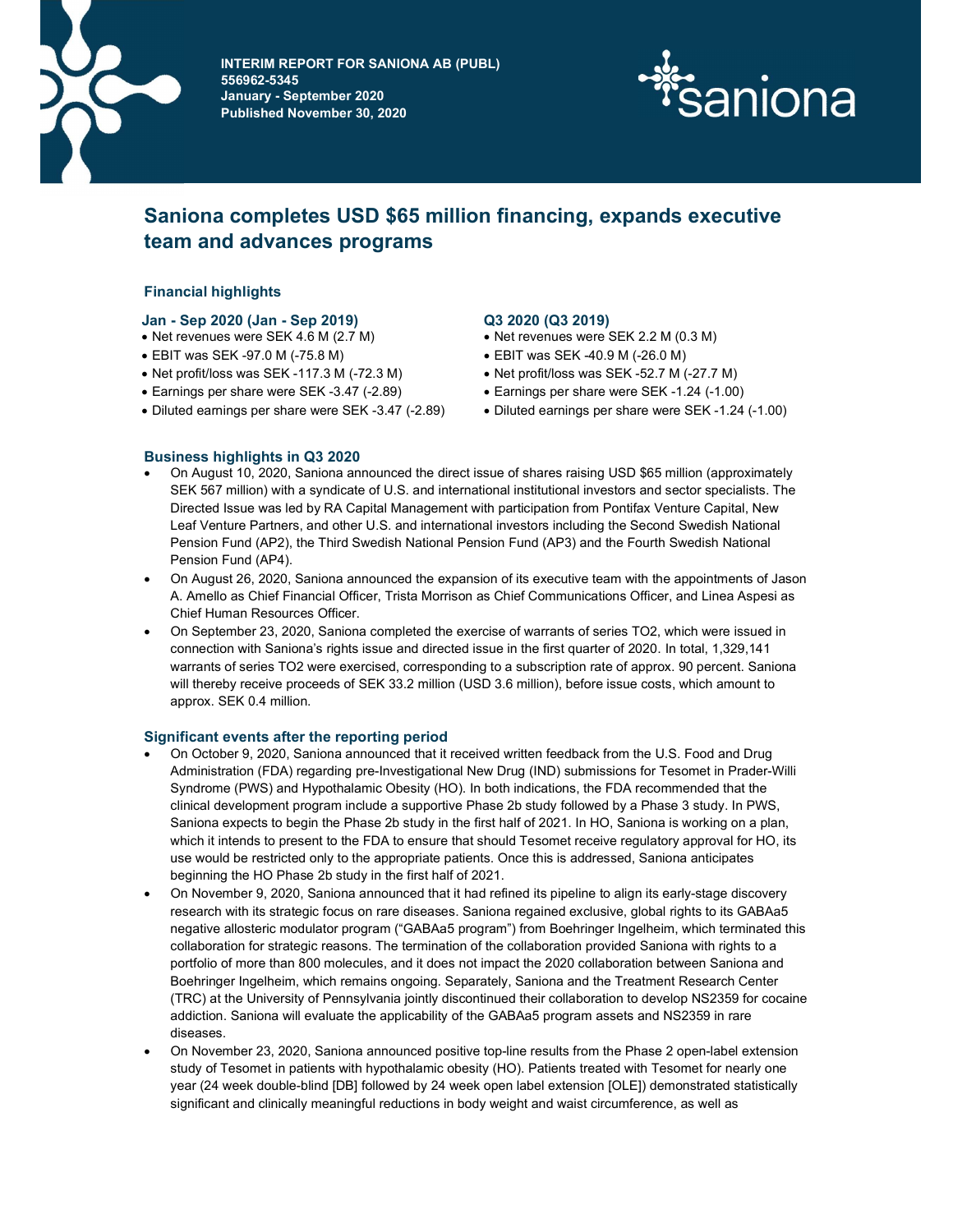

improvements in glycemic control. Tesomet was well tolerated, and no clinically meaningful differences in heart rate or blood pressure were observed over the course of the trial.

### Comments from the CEO

 "In the third quarter, we continued to transform Saniona into a fully-integrated biopharmaceutical company with the ability to discover, develop and ultimately commercialize our own innovative treatments for rare diseases. We were particularly encouraged by the positive data from the Phase 2 open-label extension study of Tesomet in HO, which we intend to discuss with FDA as we clarify the path forward in this rare indication," said Rami Levin, President & Chief Executive Officer of Saniona. "During the quarter, one of our most important achievements was raising USD \$65 million, which coupled with our existing cash resources, will fund our current operating plan into the second half of 2022, as originally planned. We believe access to U.S. patients, physicians and the U.S. financial market are critical for Saniona to unlock its long-term potential, and as such we are continuing to build our U.S. team and considering listing our shares on the U.S. Nasdaq exchange in addition to our existing listing on Nasdaq Stockholm."

There are multiple potential advantages to a dual listing, including increased visibility and access to a greater number of potential investors, as well as potential increased liquidity (trading volume) from different markets with different macroeconomic conditions, allowing investors to purchase and sell shares on either exchange.

### For more information, please contact

Trista Morrison, Chief Communications Officer, Saniona. Office: + 1 (781) 810-9227. Email: trista.morrison@saniona.com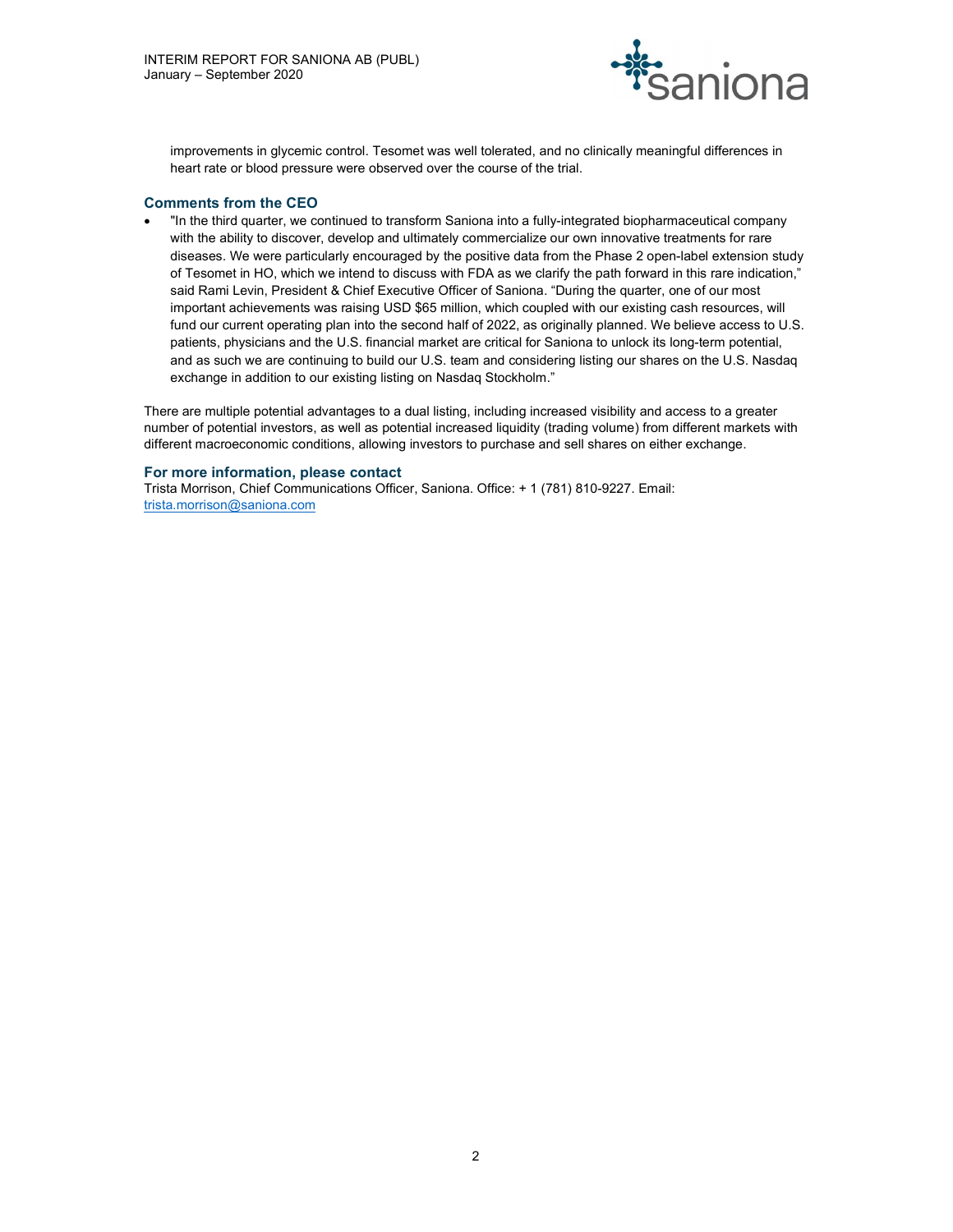

# Letter from the CEO

In the third quarter of 2020, Saniona has made significant progress in our transformation into a fully-integrated pharmaceutical company with the ability to discover, develop and ultimately commercialize our own innovative treatments for rare diseases. Key milestones achieved include:

- Strengthening our balance sheet: The most significant milestone for Saniona in the third quarter of 2020 was our completion of a direct issue of shares that generated USD \$65 million (approximately SEK 567 million). This financing was critically important to Saniona for two reasons. First, it provides us with funding which, coupled with our existing cash resources, will fund our current operating plan into the second half of 2022. We expect this to include advancing Tesomet through Phase 2b clinical trials for both Prader-Willi syndrome (PWS) and Hypothalamic Obesity (HO), moving our early-stage pipeline into the clinic, and continuing to build our U.S. organization. Second, it expands our shareholder base by successfully adding several well-respected U.S. and international institutional healthcare investors who have the potential to support Saniona's long-term growth aspirations. In addition to this direct offering, Saniona also recently strengthened its balance sheet through the exercise of warrants of series TO 2, resulting in proceeds of approx. SEK 33.2 million (USD 3.6 million), before issue costs. While we are currently well-funded, we continue to evaluate strategic options aligned with our strategy of positioning the company to access U.S. patients, physicians and the U.S. financial market, and as such we are considering listing our shares on the U.S. Nasdaq exchange in addition to our existing listing on Nasdaq Stockholm. There are multiple potential advantages to a dual listing, including increased visibility and access to a greater number of potential investors, as well as potential increased liquidity (trading volume) from different markets with different macroeconomic conditions, allowing investors to purchase and sell shares on either exchange.
- Building our U.S. team to support our goals: We believe access to U.S. patients, physicians and the U.S. financial market are critical for Saniona to unlock its long-term potential. Building a strong, experienced executive team in the U.S. will be critical to Saniona's ability to create and execute on our strategies and bring innovative treatments to rare disease patients. In the third quarter, we expanded our executive team with the appointments of Jason A. Amello as Chief Financial Officer, Trista Morrison as Chief Communications Officer, and Linea Aspesi as Chief Human Resources Officer.
- Solidifying the path forward for Tesomet: After the close of the third quarter, we announced positive topline results from the Phase 2 open-label extension study of Tesomet in patients with HO. Patients treated with Tesomet for nearly one year (24 week double-blind [DB] followed by 24 week open label extension [OLE]) demonstrated statistically significant and clinically meaningful reductions in body weight and waist circumference, as well as improvements in glycemic control. Tesomet was well tolerated, and no clinically meaningful differences in heart rate or blood pressure were observed over the course of the trial. If approved, Tesomet would be the first treatment specifically approved for this rare disease. The fact that no treatments currently exist for HO underscores why we are committed to working with the FDA to gain clarity on the path forward in this indication. After the close of the quarter, we received feedback from the FDA on our clinical plans for both HO and PWS. In PWS we have a clear path forward and we expect to begin the Phase 2b study in the first half of 2021. In HO, Saniona is seeking additional guidance and alignment from the FDA on plans to ensure that only appropriate patients would receive Tesomet, and we look forward to bringing the new HO open-label extension study data into these discussions.
- Advancing the first compounds from our proprietary ion channel discovery platform: Saniona has developed a robust library of more than 20,000 proprietary ion-channel modulators. We continue to make progress advancing the first compounds from this platform towards clinical trials. SAN711, a first-in-class molecule that selectively targets GABAA α3 proteins, has the potential to provide pain relief and other benefits in the central nervous system but with fewer side effects than benzodiazepines (e.g. Valium), which hit all of the GABAA receptors indiscriminately. We are completing selection of final indications for SAN711 and expect to move it into clinical trials for rare neuropathic disorders in the first half of 2021. SAN903, an IK channel blocker, is in preclinical development and expected to begin Phase 1 clinical trials for rare inflammatory and fibrotic disorders in the first half of 2022. After the end of the third quarter, Saniona regained exclusive, global rights to its GABAa5 negative allosteric modulator program ("GABAa5 program") from Boehringer Ingelheim, which terminated this collaboration for strategic reasons. The termination provided Saniona with rights to a portfolio of more than 800 ion-channel modulators, and it does not impact the 2020 collaboration between Saniona and Boehringer Ingelheim, which is still ongoing. Separately, Saniona and the Treatment Research Center (TRC) at the University of Pennsylvania jointly discontinued their collaboration to develop NS2359 for cocaine addiction. Saniona will add the GABAa5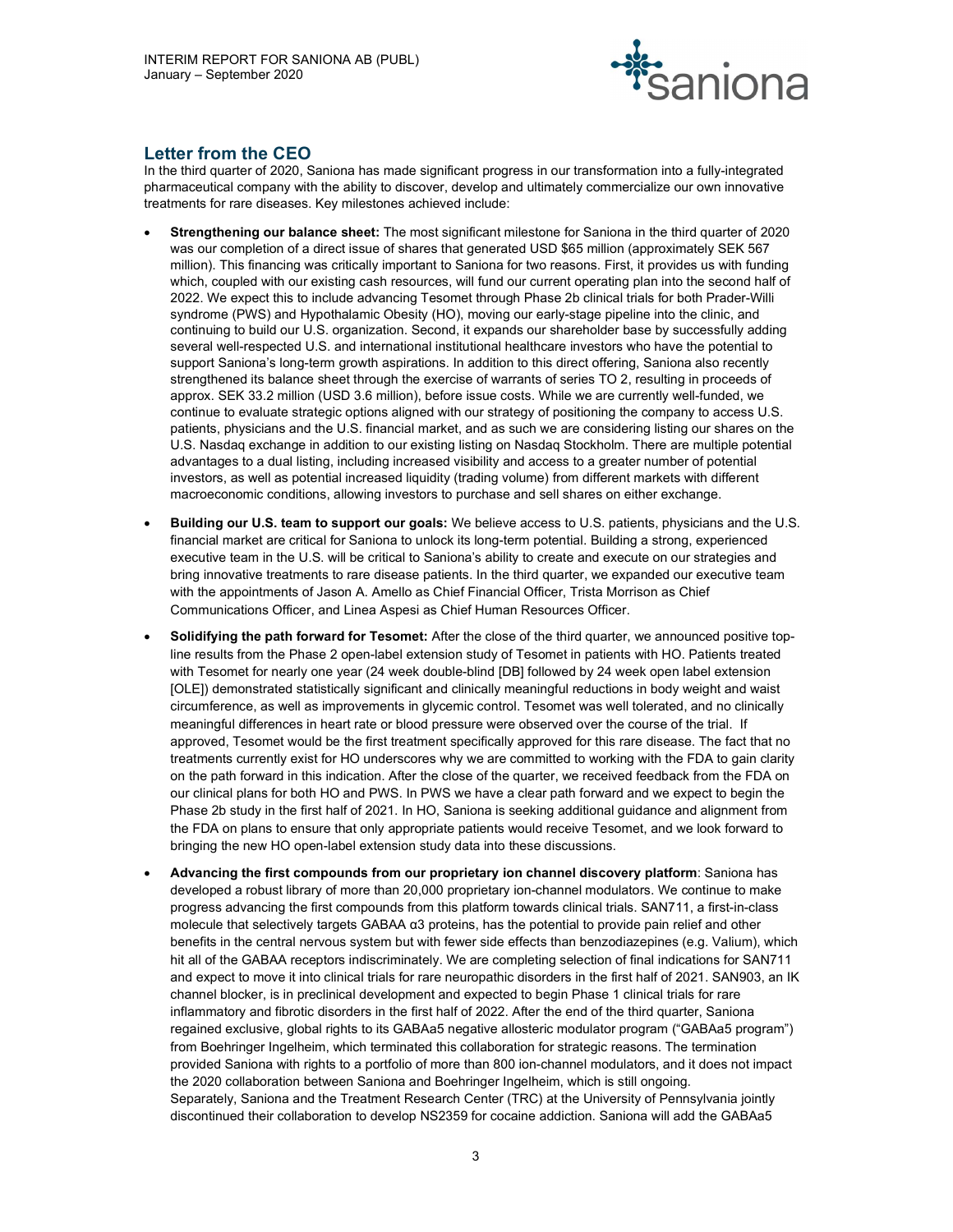

program assets and NS2359 to its proprietary compound library and evaluate their applicability in rare diseases.

Despite the challenges of the ongoing COVID-19 pandemic, our dedicated team continues to make progress at Saniona. We have adapted to efficiently continue our efforts under the new, and ever-changing public health guidelines across our global locations, prioritizing the safety of our employees and the patients and physicians who participate in our clinical studies. As we move through the fourth quarter of 2020, we are continuing to build our team. Looking to the first half of 2021, we intend to initiate a Phase 1 trial with SAN711 in rare neuropathic disorders, initiate a Phase 2b trial with Tesomet in PWS, and hopefully gain clarity with the FDA so that we may also initiate a Phase 2b trial of Tesomet in HO.

As always, our success is enabled by the hard work of our employees, the support of our investors, and the trust of patients and physicians. I extend my sincere thanks to all of you and look forward to continuing together on this journey to deliver innovative treatments to patients with rare diseases.

Rami Levin

President & CEO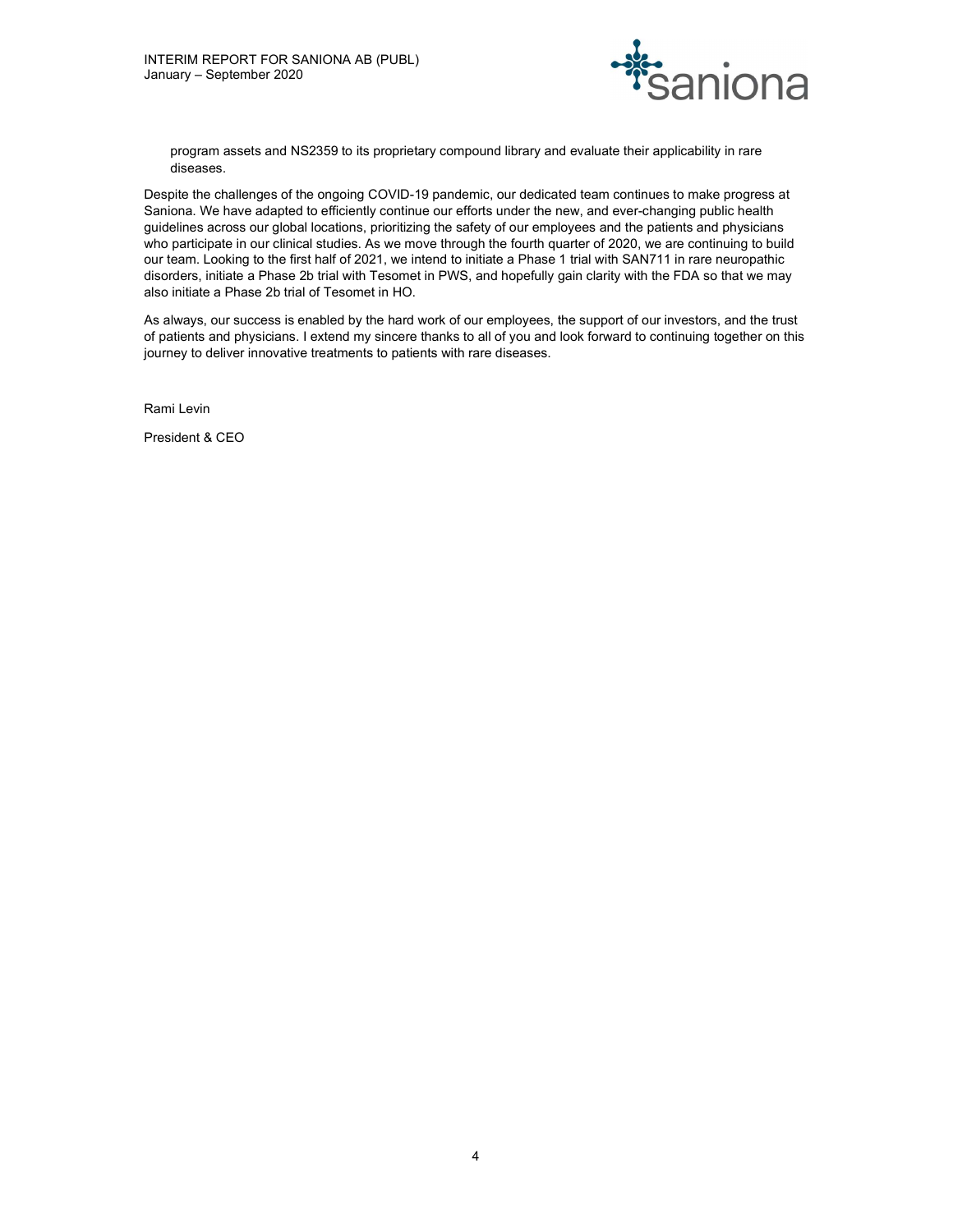

# About Saniona

Saniona is a biopharmaceutical company focused on discovering, developing, and delivering innovative treatments for rare disease patients around the world. The company's lead product candidate, Tesomet, is in mid-stage clinical trials for the rare diseases Prader-Willi syndrome and hypothalamic obesity. Saniona also has a broad pipeline derived from its proprietary ion channel discovery platform, with lead candidate SAN711 entering Phase 1 studies for rare neuropathic disorders. Saniona intends to develop and commercialize its rare disease products internally. The company has out-licensed other programs, which may provide future supplemental revenue. Saniona is based in Copenhagen, Denmark and Boston, Mass., U.S. The company's shares are listed on Nasdaq Stockholm Small Cap (OMX: SANION). Read more at www.saniona.com.

# Our vision

Improve the lives of rare disease patients around the world through scientific innovation.

# Our mission

We leverage our ion channel targeting expertise to discover, develop and deliver innovative rare disease treatments.

Saniona's focus is on the discovery, development and commercialization of proprietary product candidates for the treatment of rare diseases with high unmet medical need. Saniona's lead programs aim to develop Tesomet for the treatment of hypothalamic obesity and Prader-Willi syndrome worldwide. Saniona made the strategic decision to internally develop and ultimately commercialize Tesomet for rare diseases due to the relatively small size and manageable nature of the investments and commercial infrastructure required to serve these patient populations.

Saniona has also out-licensed multiple assets with other pharmaceutical companies and continues to develop additional product candidates internally with the aim of either filling our proprietary pipeline or out licensing candidates for later stage development or commercialization.

**STRATEGY AND BUSINESS MODEL** 



Saniona's short term strategic priorities are the following:

- To develop and attain market approval for Tesomet, initially in the U.S. and Europe, for the treatment of the rare disorders hypothalamic obesity and Prader-Willi syndrome
- To build an internal organization to support the late stage clinical development of our rare disease programs and to adequately finance these activities through commercialization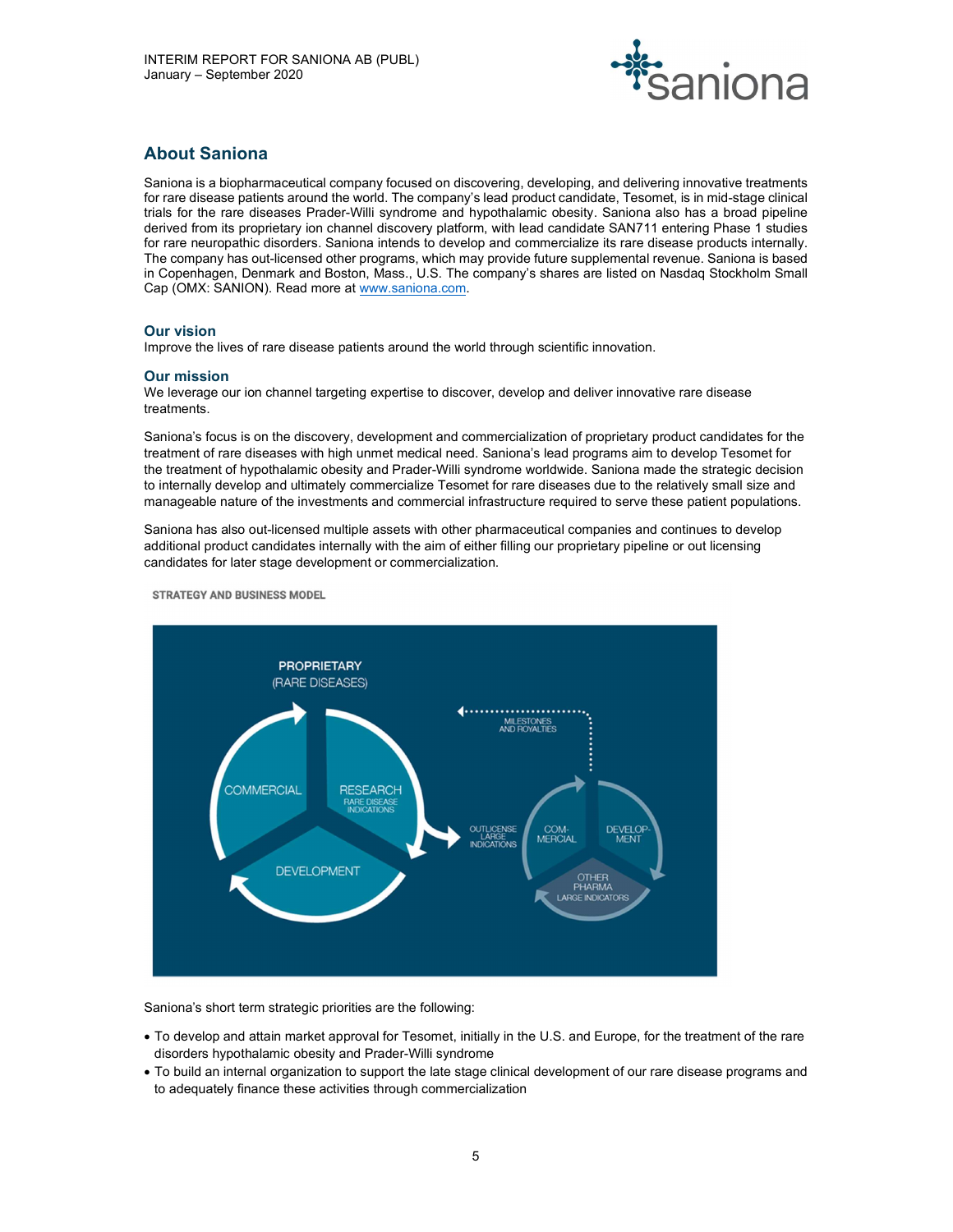

- To strengthen the company's position and corporate presence in the U.S. for the purpose of supporting access to U.S. patients, physicians and the financial market
- To internally develop drug candidates derived from our proprietary ion channel research platform
- To leverage our ion channel research in non-rare disease applications through out-licensing and partnerships with other pharmaceutical companies

# Proprietary pipeline

Saniona's most advanced proprietary clinical program is Tesomet for the treatment of rare disorders. Tesomet is an investigational fixed-dose combination therapy of tesofensine (a triple monoamine reuptake inhibitor) and metoprolol (a beta-1 selective blocker).

Saniona has completed dose-finding Phase 2 proof-of-concept studies in PWS and HO. In PWS, the company is currently planning to initiate a Phase 2b study in the first half of 2021. Once the company completes additional discussions with FDA to clarify the path forward, Saniona intends to also begin a Phase 2b study in HO in the first half of 2021.

Prader-Willi syndrome (PWS) is a rare disease characterized by constant, extreme, ravenous, insatiable appetite (hyperphagia) which persists no matter how much the patients eat. The urge to eat is physiological, overwhelming, and difficult to control. Caregivers need to strictly limit the patients' access to food, usually by installing locks on refrigerators and cabinets where food is stored. Many of those affected with PWS become morbidly obese and suffer shortened life expectancy and significant mortality. Common causes of mortality in PWS include respiratory disease, cardiac disease, infection, choking, gastric rupture, and pulmonary embolism. However, if obesity is avoided and complications are well managed, life expectancy for individuals with PWS is normal or near normal, and most individuals can lead healthy lives. Currently, there is no cure for this disease. PWS results from a deletion or loss of function of a cluster of genes on chromosome 15, which leads to dysfunctional signaling in the brain's appetite/satiety center (hypothalamus). PWS occurs in approximately one out of every 15,000 births.

Hypothalamic obesity (HO) is a rare disorder characterized by uncontrollable hunger leading to rapid and intractable weight gain. Additional symptoms may include memory impairment, attention deficit, impulse control impairment and depression as well as increased risk of cardiovascular and metabolic disorders. Currently, there is no cure for this condition. Treatments used for general obesity such as surgery, medication and counseling are often tried in HO, but are mostly ineffective, and there are no medications specifically approved for HO. HO is caused by injury to the hypothalamus, most commonly sustained during surgery to remove a rare, noncancerous tumor called a craniopharyngioma. This tumor can occur at any age, but is most common in children and older adults, creating a burden for both patients and families. HO occurs in approximately one out of every 50,000 to 100,000 people.

Saniona's preclinical pipeline is derived from its proprietary ion channel discovery platform. Ion channels comprise a unique class of proteins that are central to the control of numerous physiological functions including the activity of muscles and nerves. Currently, Saniona is working to advance two early stage assets into Phase 1 studies. The first of these assets is SAN711, a first-in-class positive allosteric modulator of GABAA α3 receptors in development for rare neuropathic disorders. SAN711 has the potential to provide pain relief and other benefits in the central nervous system with fewer side effects than benzodiazepines (i.e. Valium), which hit all of the GABAA receptors indiscriminately. Preclinical development of SAN711 has been completed and the molecule is Phase 1 ready. Saniona's second preclinical asset, SAN903, is an IK potassium channel inhibitor currently in preclinical development for the treatment of rare inflammatory and fibrotic disorders and anticipated to begin clinical trials in the first half of 2022.

| Product                               | Indication                     | Preclinical | Phase 1 | Phase 2a | Phase 2b | Phase 3 | <b>Upcoming Milestones</b>                    |
|---------------------------------------|--------------------------------|-------------|---------|----------|----------|---------|-----------------------------------------------|
| <b>PROPRIETARY PIPELINE:</b>          |                                |             |         |          |          |         |                                               |
| <b>Tesomet</b>                        | Prader-Willi syndrome          |             |         |          |          |         | • Phase 2b study expected to begin in H1 2021 |
| $tesofensine +$<br>metoprolol)        | Hypothalamic Obesity           |             |         |          |          |         | • Phase 2b study expected to begin in H1 2021 |
| <b>SAN711</b><br>$(GABA \alpha3 PAM)$ | Rare neuropathic<br>disorders  |             |         |          |          |         | • Ready to enter Phase 1                      |
| <b>SAN903</b><br>(IK channel blocker) | Rare inflammatory<br>disorders |             |         |          |          |         | • In preclinical studies                      |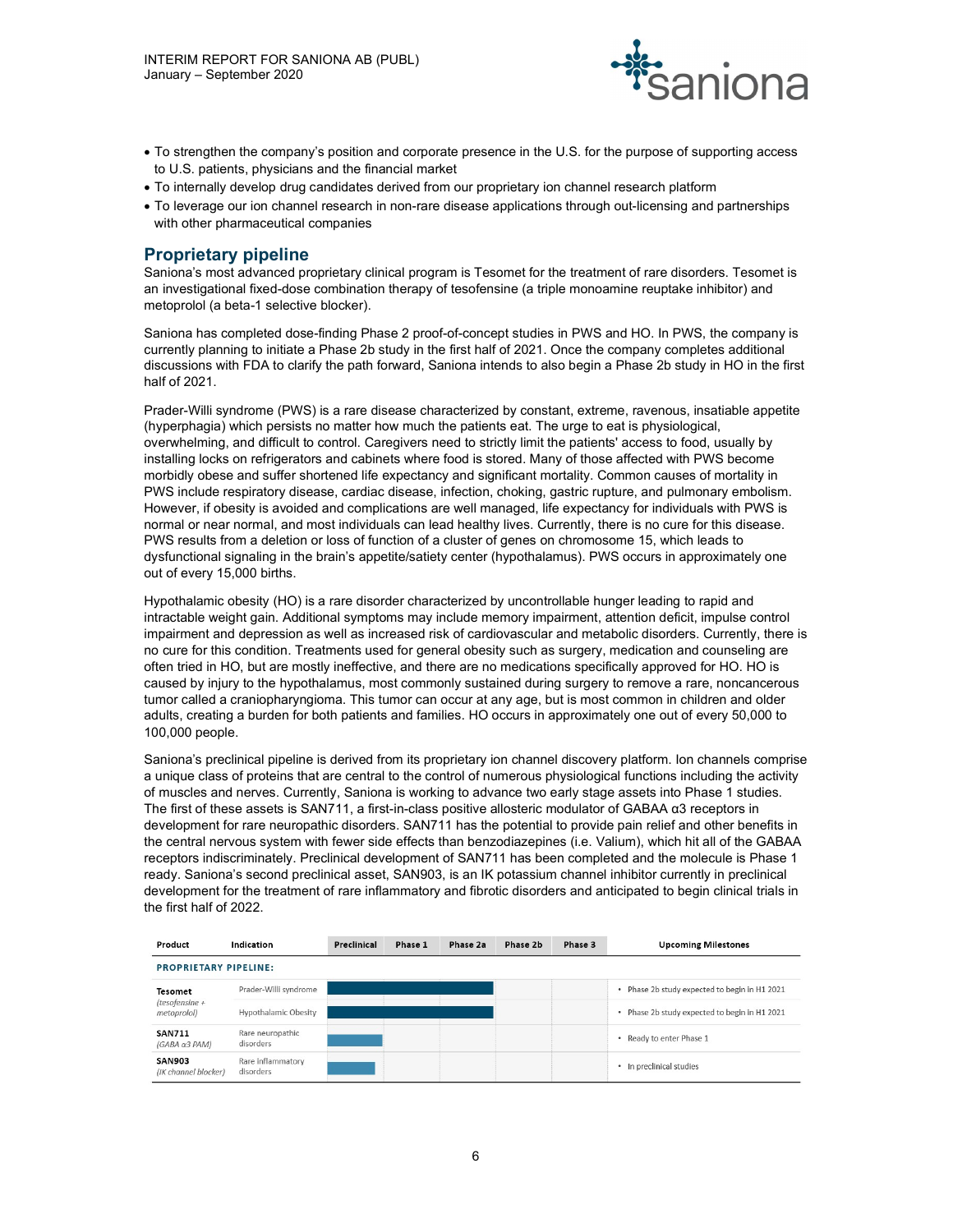

# Out-licensing and partnerships

Saniona maintains a robust pipeline of out-licensed programs, which allows the Company to benefit from promising research discoveries that do not fit our strategic development focus on rare diseases and will in turn generate milestones payments throughout the development and/or royalties once the treatments are launched. The structure of Saniona's partnership and out licensing agreements vary by product, indication, size of investment, and risk, as well as the interest and capabilities of Saniona's partners. Saniona generally grants its partners global or region specific commercial licenses in exchange for upfront payments, research funding, milestone payments and royalties on future product sales when the product candidates are commercialized.

The most advanced out-licensed program is partnered with Medix and is centered around the development of tesofensine as a treatment for obesity. Medix submitted a new drug application to the Mexican food and drug administration in December 2019 and expects the approval and launch of tesofensine in the Mexican market by end of 2020 or early 2021. The approval and launch may be delayed into 2021, due to the ongoing COVID-19 pandemic. In addition, Saniona's out-licensed pipeline includes programs for essential tremor and ataxia in partnership with Cadent Therapeutics. Cadent Therapeutics has previously announced the completion of a Phase 2a study for the treatment of essential tremor and expects to initiate a separate Phase 2a trial for the treatment of Ataxia shortly. Saniona has also entered into a research collaboration agreement with Boehringer Ingelheim concerning the development of a proprietary ion channel program for the treatment of schizophrenia.

| Product                                     | Indication                 | Preclinical | Phase 1 | Phase 2a | Phase 2b | Phase 3 | <b>Upcoming Milestones</b>                                                                                                    |
|---------------------------------------------|----------------------------|-------------|---------|----------|----------|---------|-------------------------------------------------------------------------------------------------------------------------------|
|                                             | PARTNERSHIP/OUT LICENSING: |             |         |          |          |         |                                                                                                                               |
| <b>Tesofensine</b>                          | Obesity                    |             |         |          |          |         | Out licensed to Medix (Mexico and Argentina)<br><i><u><u>(medix</u></u></i> )<br>Anticipated approval late 2020 or early 2021 |
| CAD-1883                                    | <b>Essential tremor</b>    |             |         |          |          |         | • Out licensed to Cadent Therapeutics                                                                                         |
| (SK PAM)                                    | Ataxia                     |             |         |          |          |         | <b>CADENT</b><br>Therapeutics<br>• Minority stake & royalties                                                                 |
| <b>BI-candidate</b><br>(undisclosed taraet) | Schizophrenia              |             |         |          |          |         | • Milestones: 76.5M $\epsilon$<br>Boehringer<br>• Royalties                                                                   |

# **Strategic Partnerships/Out Licensing Pipeline**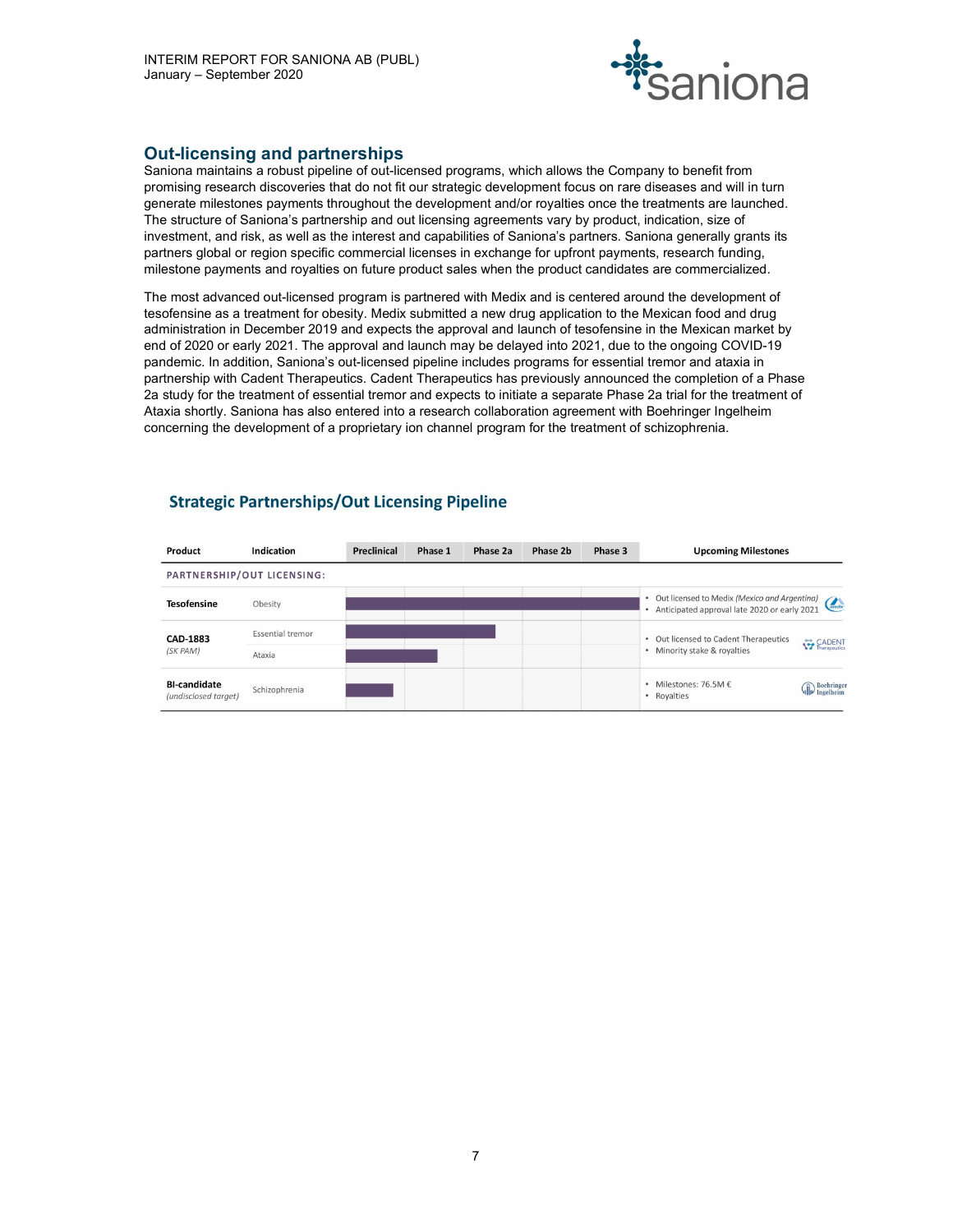

# Financial review

# Financial key figures

|                                             |         | 2020-07-01 | 2019-07-01 | 2020-01-01 | 2019-01-01 | 2019-01-01 |
|---------------------------------------------|---------|------------|------------|------------|------------|------------|
|                                             |         | 2020-09-30 | 2019-09-30 | 2020-09-30 | 2019-09-30 | 2019-12-31 |
| Net sales, KSEK                             |         | 2,155      | 256        | 4,605      | 2,658      | 2,658      |
| Total operating expenses, KSEK              |         | $-43,045$  | $-26,300$  | $-101,593$ | -78,440    | $-106,563$ |
| Operating profit/loss, KSEK                 | *       | $-40,890$  | $-26,045$  | $-96,988$  | $-75,782$  | $-103,906$ |
| Operating margin, %                         | $\star$ | -1898%     | -10190%    | $-2106%$   | $-2851%$   | -3909%     |
| Cash flow from operating activities, KSEK   |         | $-58,571$  | 25,376     | $-128,647$ | $-81,590$  | $-98,469$  |
| Cash flow per share, SEK                    | $\star$ | 13.31      | 0.92       | 17.70      | $-0.14$    | $-0.87$    |
| Earnings per share, SEK                     |         | $-1.24$    | $-1.00$    | $-3.47$    | $-2.89$    | $-2.95$    |
| Diluted earnings per share, SEK             |         | $-1.24$    | $-1.00$    | $-3.47$    | $-2.89$    | $-2.95$    |
| Average shares outstanding                  |         | 42,380,854 | 27,869,681 | 33,822,473 | 25,050,865 | 25,719,586 |
| Diluted average shares outstanding          |         | 42,449,176 | 27,878,190 | 33,847,441 | 25,060,912 | 25,732,676 |
| Shares outstanding at the end of the period |         | 62,372,831 | 28,408,441 | 62,372,831 | 28,408,441 | 28,412,519 |
| Average number of employees, #              |         | 25.5       | 22.2       | 23.8       | 22.4       | 22.4       |
|                                             |         |            |            | 2020-09-30 | 2019-09-30 | 2019-12-31 |
| Cash and cash equivalent, KSEK              |         |            |            | 647,058    | 59,126     | 40,248     |
| Equity, KSEK                                |         |            |            | 689,880    | 51,544     | 58,437     |
| Total equity and liabilities, KSEK          |         |            |            | 786,096    | 90,348     | 96,000     |
| Liquidity ratio, %                          | $\star$ |            |            | 911%       | 196%       | 152%       |
| Equity ratio, %                             | $\star$ |            |            | 88%        | 57%        | 61%        |
| Equity per share, SEK                       | $\star$ |            |            | 11.06      | 1.86       | 2.06       |

\* = Alternative performance measures

#### Definitions and relevance of alternative performance measures

Saniona presents certain financial measures in the interim report that are not defined according to IFRS, so called alternative performance measures. These have been noted with an "\*" in the table above. The company considers that these measures provide valuable supplementary information for investors and company management as they enable an assessment of relevant trends of the company's performance. These financial measures should not be regarded as substitutes for measures defined per IFRS. Since not all companies calculate financial measures in the same way, these are not always comparable to measures used by other companies. The definition and relevance of key figures not calculated according to IFRS are set-out in the table below.

| <b>Key figure</b>            | <b>Definition</b>                                                                        | <b>Relevance</b>                                                                                                                                                                                                    |
|------------------------------|------------------------------------------------------------------------------------------|---------------------------------------------------------------------------------------------------------------------------------------------------------------------------------------------------------------------|
| <b>Operating profit/loss</b> | Profit/loss before financial items<br>and tax.                                           | The operating profit/loss is used to measure the profit/loss<br>generated by the operating activities.                                                                                                              |
| <b>Operating margin</b>      | Operating profit/loss as a<br>proportion of revenue.                                     | The operating margin shows the proportion of revenue that<br>remains as profit before financial items and taxes and has<br>been included to allow investors to get an impression of the<br>company's profitability. |
| <b>Liquidity ratio</b>       | Current assets divided by current<br>liabilities.                                        | Liquidity ratio has been included to show the Company's<br>short-term payment ability.                                                                                                                              |
| <b>Equity ratio</b>          | Shareholders' equity as a<br>proportion of total assets.                                 | The equity ratio shows the proportion of total assets covered<br>by equity and provides an indication of the company's<br>financial stability and ability to survive in the long term.                              |
| <b>Equity per share</b>      | Equity divided by the shares<br>outstanding at the end of the<br>period.                 | Equity per share has been included to provide investors with<br>information about the equity reported in the balance sheet as<br>represented by one share.                                                          |
| Cash flow per share          | Cash flow for the period divided by<br>the average shares outstanding for<br>the period. | Cash flow per share has been included to provide investors<br>with information about the cash flow represented by one<br>share during the period.                                                                   |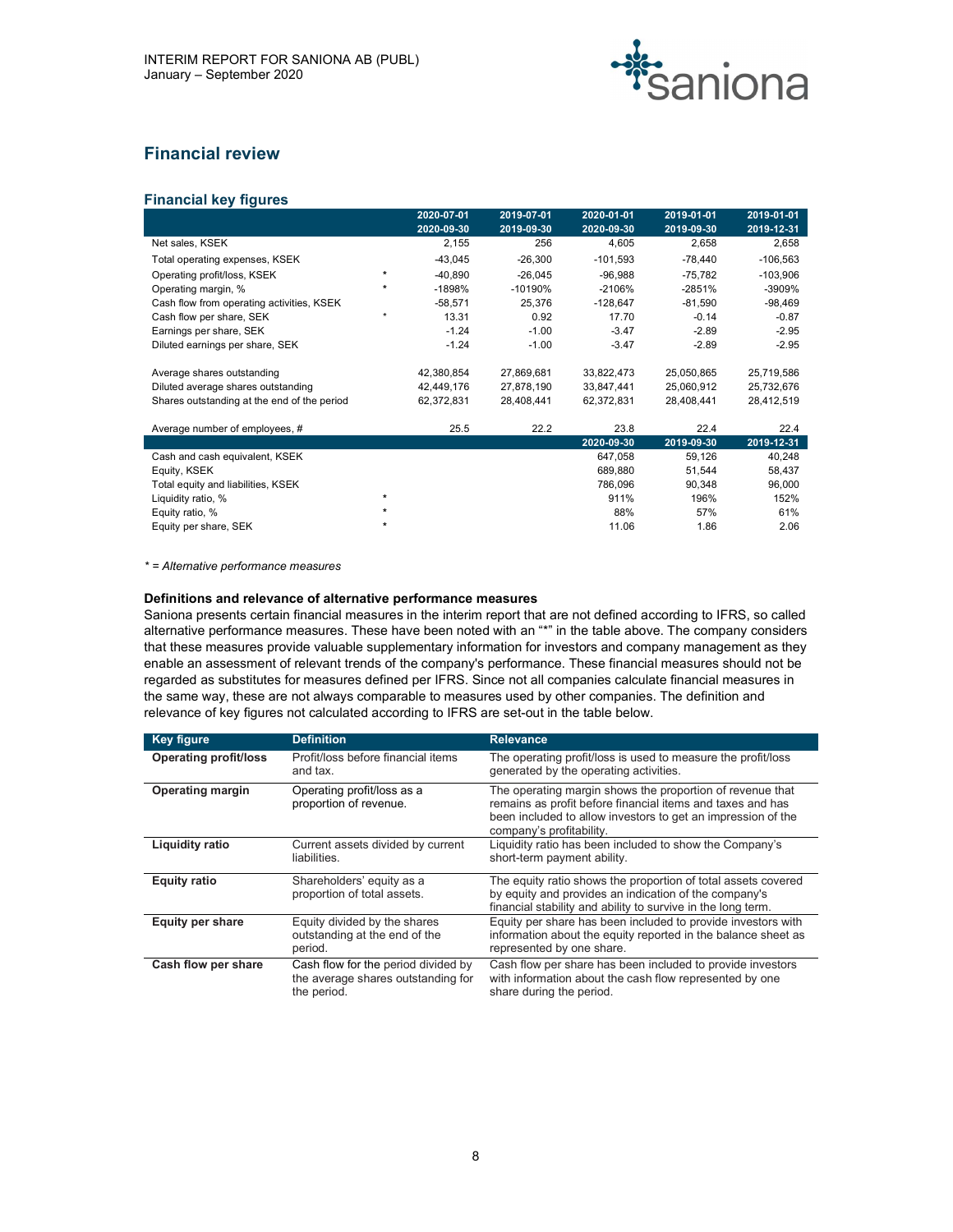

### Derivation of alternative performance measurers

|                                             | 2020-07-01 | 2019-07-01 | 2020-01-01 | 2019-01-01 | 2019-01-01 |
|---------------------------------------------|------------|------------|------------|------------|------------|
|                                             | 2020-09-30 | 2019-09-30 | 2020-09-30 | 2019-09-30 | 2019-12-31 |
|                                             |            |            |            |            |            |
| Operation profit/loss, KSEK                 | $-40,890$  | $-26,045$  | $-96,988$  | $-75,782$  | $-103,906$ |
| Net sales, KSEK                             | 2,155      | 256        | 4,605      | 2,658      | 2,658      |
| Operating margin, %                         | $-1898%$   | $-10190%$  | -2106%     | $-2851%$   | -3909%     |
| Cash flow for the period, KSEK              | 564,230    | 25,567     | 598,784    | $-3,614$   | $-22,491$  |
| Average shares outstanding                  | 42,380,854 | 27,869,681 | 33,822,473 | 25,050,865 | 25,719,586 |
| Cash flow per share, SEK                    | 13.31      | 0.92       | 17.70      | $-0.14$    | $-0.87$    |
|                                             |            |            |            |            |            |
|                                             |            |            | 2020-09-30 | 2019-09-30 | 2019-12-31 |
|                                             |            |            |            |            |            |
| Current assets, KSEK                        |            |            | 690,808    | 72,324     | 53,883     |
| Current liabilities, KSEK                   |            |            | 75,833     | 36,991     | 35,416     |
| Liquidity ratio, %                          |            |            | 911%       | 196%       | 152%       |
| Equity, KSEK                                |            |            | 689,880    | 51,544     | 58,437     |
| Total equity and liabilities, KSEK          |            |            | 786,096    | 90,348     | 96,000     |
| Equity ratio, %                             |            |            | 88%        | 57%        | 61%        |
| Equity, KSEK                                |            |            | 689,880    | 51,544     | 58,437     |
| Shares outstanding at the end of the period |            |            | 62,372,831 | 27,763,347 | 28,412,519 |
| Equity per share, SEK                       |            |            | 11.06      | 1.86       | 2.06       |

### Revenues and result of the operation

#### Revenue

Total revenues during the third quarter of 2020 was SEK 2.2 million (0.3).

Total revenues during the first nine months of 2020 was SEK 4.6 million (2.7).

In 2020, revenues comprised research funding under the agreement with Boehringer Ingelheim and Cephagenix. In 2019, revenues comprised research funding under the agreement with Boehringer Ingelheim.

#### Operating profit/loss

The operating loss for the third quarter was SEK 40.9 million (26.0). The company recognized operating expenses of SEK 43.0 million (26.3) for the third quarter of 2020. External expenses amounted to SEK 25.7 million (19.1) and personnel costs amounted to SEK 15.7 million (5.9). In the third quarter of 2020, external expenses comprised primarily development costs in relation to Tesomet.

The company recognized an operating loss of SEK 97.0 million (75.8) for the first nine months of 2020. The company recognized operating expenses of SEK 101.6 million (78.4) whereof external expenses amounted to SEK 64.5 million (54.7) and personnel costs amounted to SEK 33.5 million (19.6). In 2020 external expenses comprised primarily development costs in relation to Tesomet. In 2019 external expenses comprised primarily development costs in relation to Tesomet followed by preclinical development costs in relation to SAN711 and research and development costs in relation to the IK program.

#### Cash flow

Operating cash flow for the third quarter of 2020 was an outflow of SEK 67.8 million (inflow of 25.4). Consolidated cash flow for the third quarter of 2020 was an inflow of SEK 564.2 million (inflow of 25.6).

Operating cash flow for the first 9 months of 2020 was an outflow of SEK 128.6 million (outflow of 81.0). Consolidated cash flow for the first 9 months of 2020 was an inflow of SEK 598.8 million (outflow of 3.6).

In 2020, the operating cash flow for the first nine months is explained by the operating loss. The consolidated cash flow in 2020 is further explained by an inflow from finance activities through the issue of loan notes to Formue Nord totaling SEK 25 million, issue of shares to Formue Nord totaling SEK 25 million, exercise of warrants of Series TO 1 of SEK 24 million, TO 2 of SEK 33 million, an inflow from investing activities of sale of Scandion shares of SEK 105 million, and Private placement in August of approximately SEK 567 million (USD 65 million), before expenses.

In 2019, the operating cash flow for the first nine months is explained by the operating loss. The consolidated cash flow in 2019 is further explained by an inflow from finance activities of SEK 76.7 million through a rights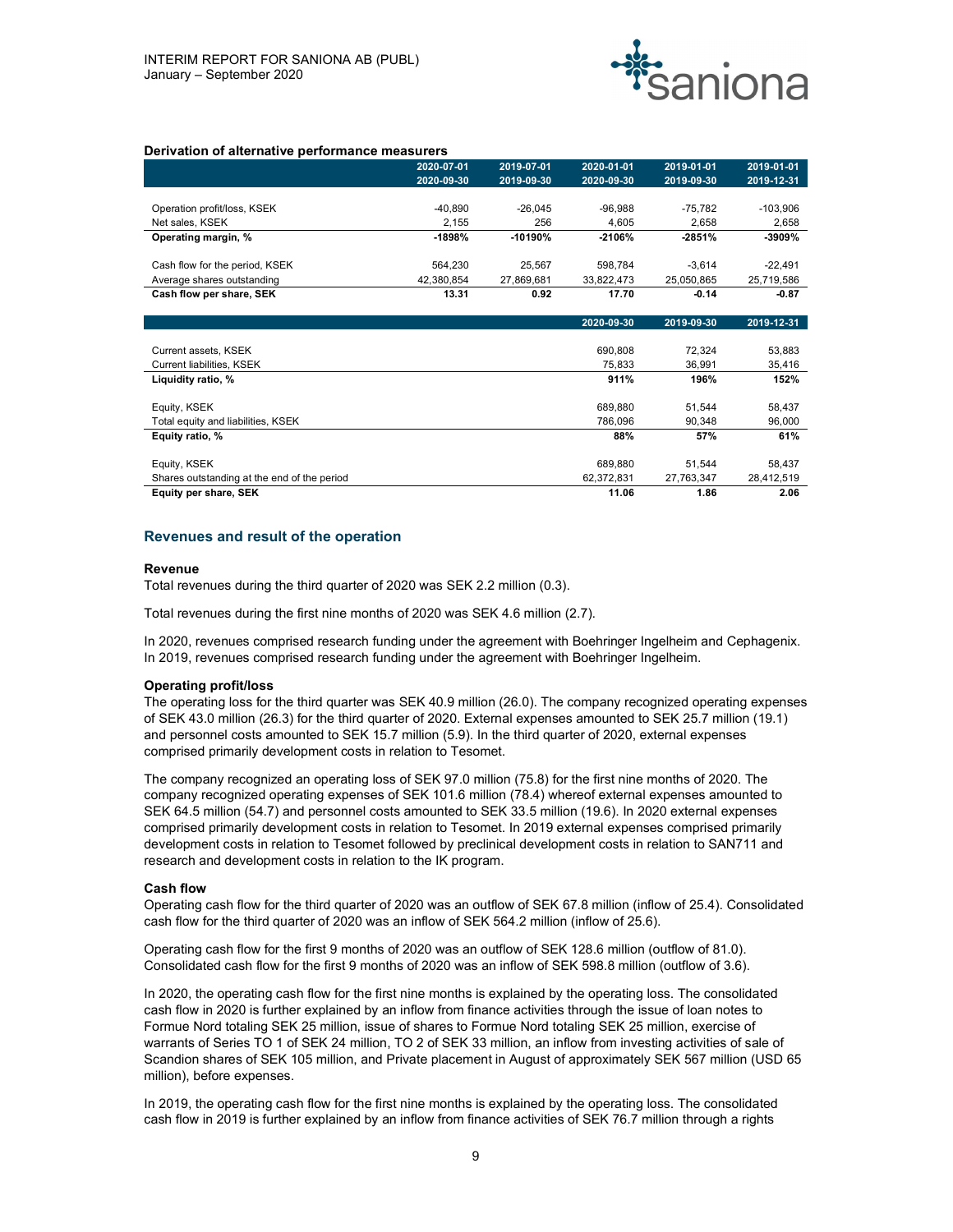

issue providing net proceeds of SEK 53.6 million and the issue of convertible loan notes to Nice & Green totaling SEK 24 million. During the first nine months of 2019, the convertible loan notes of SEK 24 million together with the outstanding loan notes at year-end 2018 totaling SEK 6 million have been converted into equity and the net proceeds of SEK 29 million is recorded under new share issues after deduction of issuing expenses.

### Financial position

The equity ratio was 88 (57) % as of September 30, 2020, and equity was SEK 689.9 million (51.5). Cash and cash equivalents amounted to SEK 647.1 million (59.1) as of September 30, 2020. Total assets as of September 30, 2020, were SEK 786.1 million (90.3).

### The share, share capital and ownership structure

On September 30, 2020, the number of shares outstanding amounted to 62,372,831 (28,408,441). On September 30, 2020, the company had 8,395 (6,219) shareholders excluding holdings in life insurance and foreign custody account holders.

The company established a warrant program on July 1, 2017, totaling 38,750 warrants, on January 19, 2018 totaling 286,003 warrants, on July 1, 2018, totaling 45,013 warrants, on September 1, 2019, totaling 50,270 warrants and on February 7, 2020, totaling 710,313 warrants. The company also established a warrant program on October 26, 2020 (see note 4).

The extraordinary shareholders' meeting on February 7, 2020, approved the board of director's decision to carry out a directed issue of 465,518 units, consisting of 1,396,554 warrants of the series TO 1, TO 2 and TO 3, to two external investors (Formue Nord Markedsneutral A/S and Formue Nord Fokus A/S), and to carry out a rights issue to shareholders of 1,014,224 units consisting of a total of 3,042,672 warrants of the same series.

Each warrant, regardless of series, carries the entitlement to subscribe for one (1) new share in Saniona at a subscription price corresponding to 70% of the volume-weighted average share price for the Saniona's share during a two-week period ending two trading days prior to the start of each series' exercise period, though not less than SEK 25 and not more than SEK 30 per share.

In May, Saniona announced outcome of warrant exercise TO 1, where Saniona received SEK 24.3 million, and in September the outcome of warrant exercise TO 2, was SEK 33.2 million, before issues costs.

The maximum number of shares that may be issued in TO 3 is 1,479,742. The measurement period for TO 3 the measurement period is March 17 to March 30, 2021. The exercise period for series TO 3 warrants April 6–20, 2021. The warrants will be subject to customary conversion conditions in conjunction with issues.

In August, Saniona received the gross proceeds of USD 65 million (approximately SEK 567 million) in a directed issue of 30,660,374 shares at a subscription price of USD 2.12 per share (SEK 18.50).

#### Personnel

As of September 30, the number of employees was 30 (24) of which 15 (13) are women. Of these employees, 6 (3) are part-time employees and 24 (21) are full-time employees, and a total of 24 (19) work in the company's research and development operations. 12 (11) of Saniona's employees hold PhDs, 5 (2) hold university degrees, 9 (8) have laboratory training and the remaining 4 (3) have other degrees.

#### Operational risks and uncertainties

All business operations involve risk. Managed risk-taking is necessary to maintain good profitability. Risk may be due to events in the external environment and may affect a certain industry or market. Risk may also be company specific. The main risks and uncertainties which Saniona is exposed to are related to drug development, the company's collaboration agreements, competition, technology development, patent, regulatory requirements, capital requirements and currencies.

The Group's programs are sold primarily to pharmaceutical companies and spin-outs funded by pharmaceutical companies and venture capital firms. Historically, the Group has not sustained any losses on trade receivables and other receivables. The Group does not expect any losses on the current research and development collaboration with Boehringer Ingelheim, that was initiated in March 2020.

Currency risks is the risk that the fair value of future cash flows fluctuate because of changed exchange rates. Exposure to currency risk is primarily sourced from payment flows in foreign currency and from the translation of balance sheet items in foreign currency, as well as upon the translation of foreign subsidiaries' income statements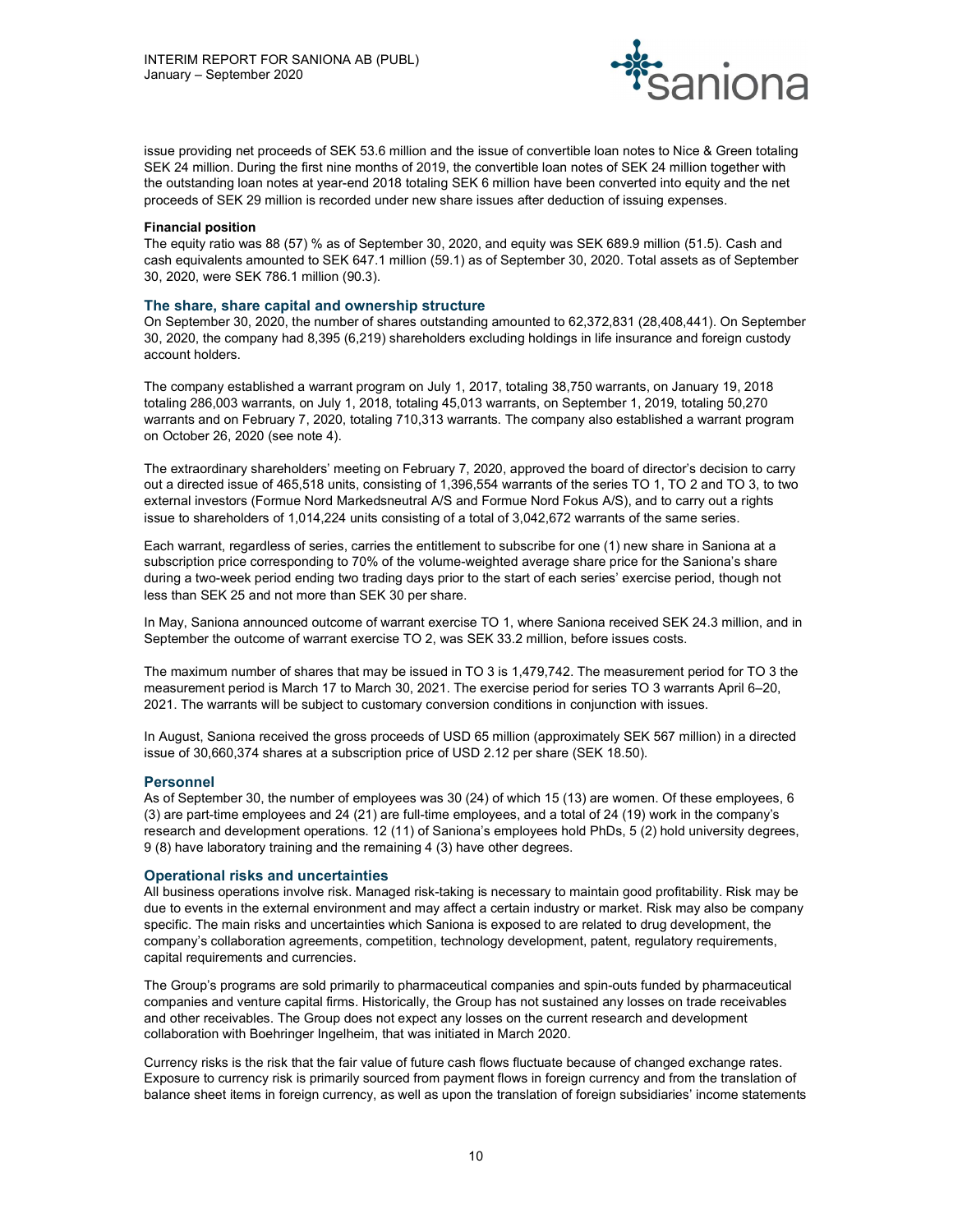

and balance sheets to the Group's reporting currency, which is SEK. The funding in August 2020 was in USD, to match future investments that primarily will be in USD.

A more detailed description of the Group's risk exposure and risk management is included in Saniona's 2019 Annual Report.

There are no major changes in the Group's risk exposure and risk management in 2020, besides risk related to COVID-19 as described below, and the positively effect on the financial risk after the direct issued raising USD \$65 million which will fund the business well into 2022.

### Risk related to COVID-19

An outbreak of an infectious disease, a pandemic or a similar public health threat, such as the recent outbreak of the novel coronavirus disease known as COVID-19, could adversely impact the company by causing operating, clinical trial and project development delays and disruptions, labour shortages, travel and shipping disruption and shutdowns (including as a result of government regulation and prevention measures). The Company may incur expenses or delays relating to such events outside of its control, which could have a material adverse impact on its business, operating results and the company's ability to raise capital.

To date, Saniona's clinical trials have not been significantly impacted by COVID-19. The hypothalamic obesity phase 2 clinical trial, the last active clinical trial was concluded and closed in March 2020, and the open-label extension study was concluded and closed in November 2020, despite the COVID-19 pandemic.

Medix submitted a new drug application to the Mexican food and drug administration in December 2019 and expects the approval and launch of tesofensine in the Mexican market by end of 2020 or early 2021. The approval and launch may be delayed into 2021, due to the ongoing COVID-19 pandemic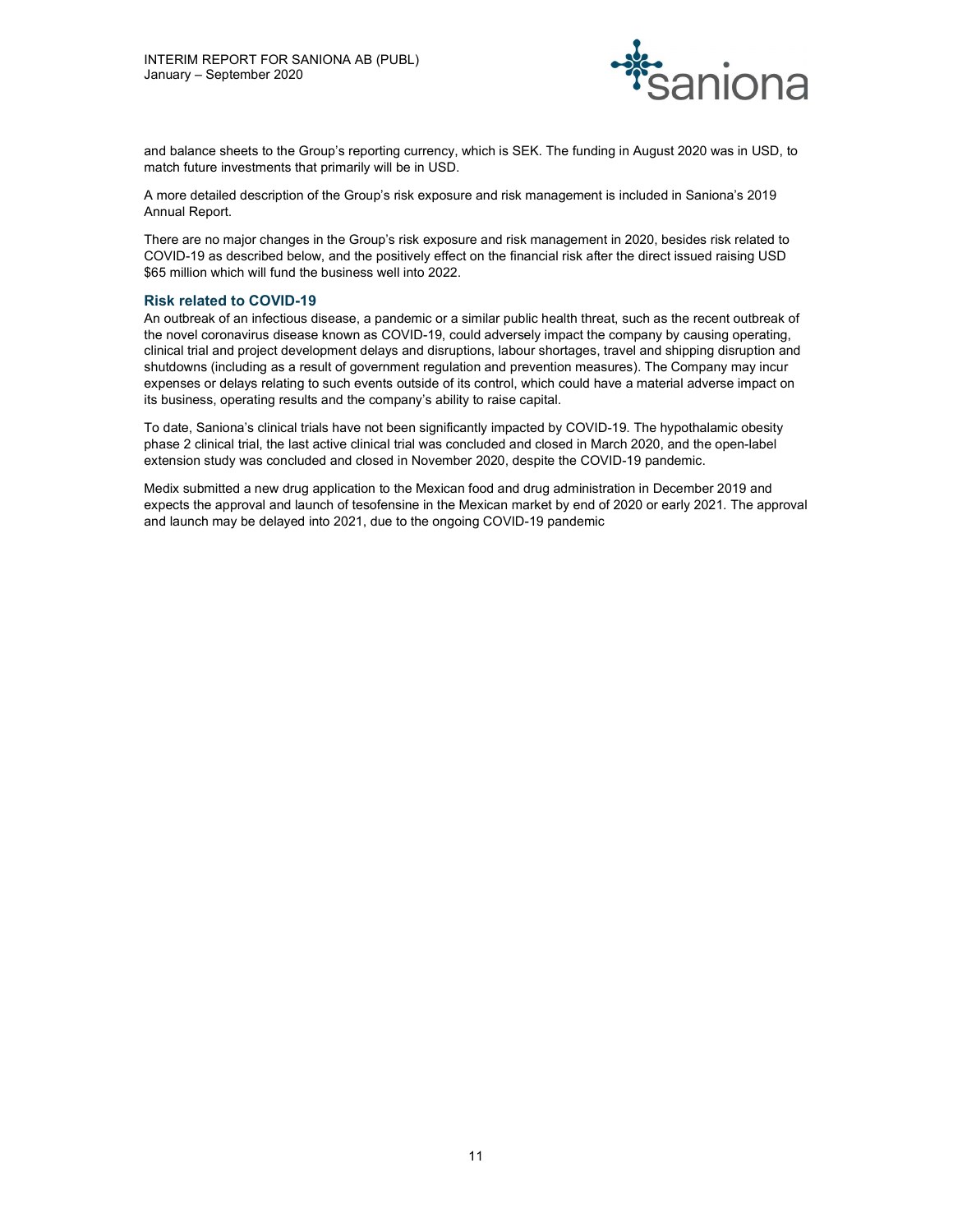

# Financial calendar

Annual General Meeting May 26, 2021

Year-End Report 2020 February 25, 2021 at 8:00 CET Interim Report Q1 May 26, 2021 at 8:00 CET Interim Report Q2 August 26, 2021 at 8:00 CET Interim Report Q3 November 18, 2021 at 8:00 CET Year-End Report 2021 February 24, 2022 at 8:00 CET

This report has been subject to a limited review by the Group's auditors.

The Board of Directors and the CEO of Saniona AB (publ) provide their assurance that the interim report provides a fair and true overview of the Parent Company's and the Group's operations, financial position and results, and describes material risks and uncertainties faced by the parent Company and the companies in the Group.

Glostrup, 30 November 2020 Saniona AB

J. Donald deBethizy - Chairman **Rami Levin, CEO**<br>Rami Levin, CEO

Jørgen Drejer – Board member Anna Ljung - Board member

Carl Johan Sundberg - Board member Edward Saltzman – Board member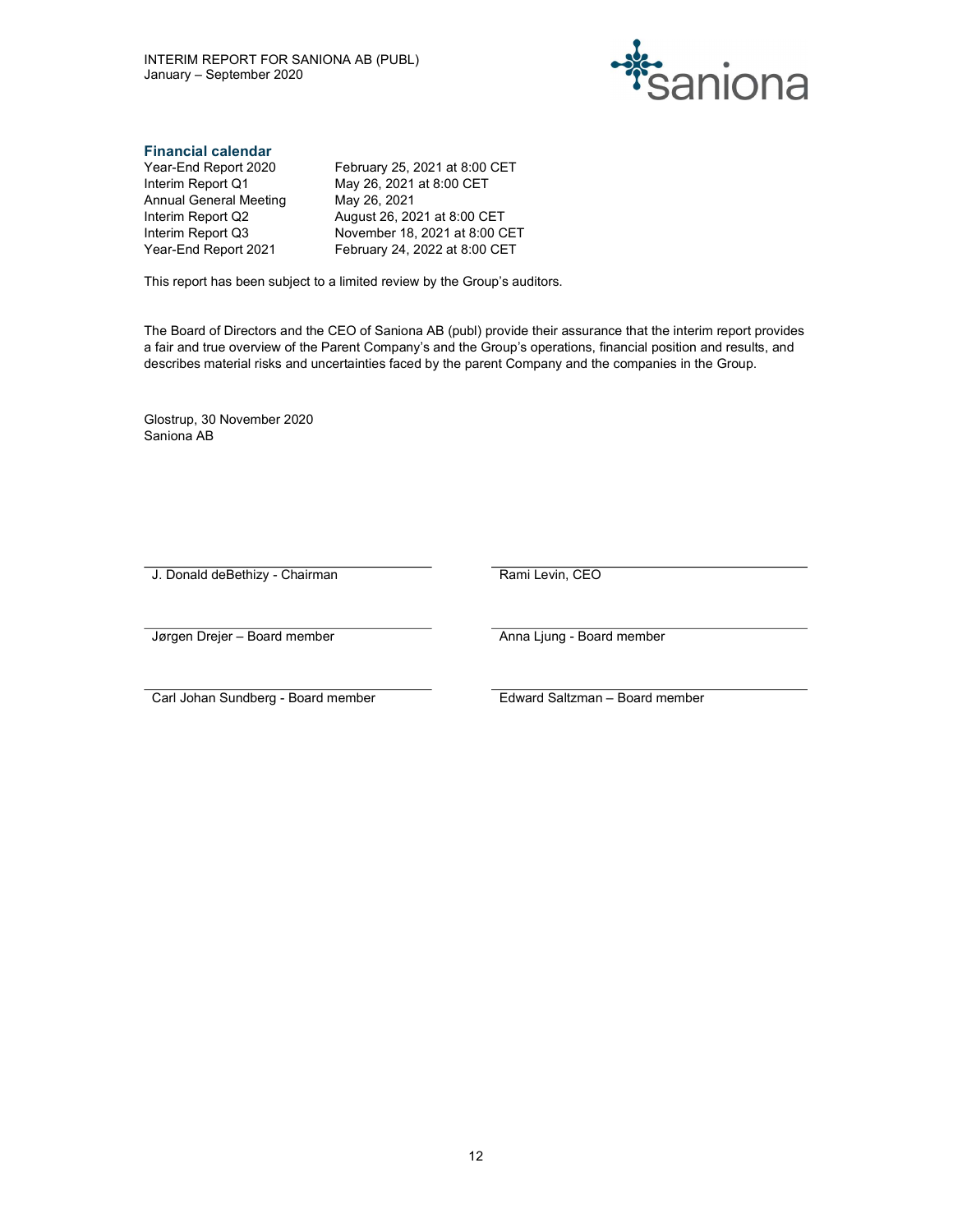

# Condensed consolidated statement of comprehensive income – Group

| <b>KSEK</b>                                                               |             | 2020-07-01 | 2019-07-01     | 2020-01-01               | 2019-01-01     | 2019-01-01 |
|---------------------------------------------------------------------------|-------------|------------|----------------|--------------------------|----------------|------------|
|                                                                           | <b>Note</b> | 2020-09-30 | 2019-09-30     | 2020-09-30               | 2019-09-30     | 2019-12-31 |
|                                                                           | $1 - 2$     |            |                |                          |                |            |
| Net sales                                                                 | 3           | 2,155      | 256            | 4,605                    | 2,658          | 2,658      |
| Total operating income                                                    |             | 2,155      | 256            | 4,605                    | 2,658          | 2,658      |
| Raw materials and consumables                                             |             | $-516$     | $-798$         | $-2,075$                 | $-2,607$       | $-3,517$   |
| Other external costs                                                      |             | $-25,735$  | $-19,085$      | $-64,531$                | $-54,694$      | $-74,984$  |
| Personnel costs                                                           | 4           | $-15,683$  | $-5,856$       | $-33,462$                | $-19,552$      | $-25,860$  |
| Depreciation and write-downs                                              |             | $-1,111$   | -561           | $-1,525$                 | $-1,588$       | $-2,202$   |
| Total operating expenses                                                  |             | $-43,045$  | $-26,300$      | $-101,593$               | $-78,440$      | $-106,563$ |
|                                                                           |             |            |                |                          |                |            |
| <b>Operating profit/loss</b>                                              |             | -40,890    | -26,045        | -96,988                  | $-75,782$      | $-103,906$ |
|                                                                           |             |            |                |                          |                |            |
| Share of result of associates                                             | 8           |            | $-1,543$       | $\overline{\phantom{a}}$ | $-3,722$       | 20,214     |
| Financial income                                                          |             | 1,655      | $\blacksquare$ | 1,965                    | $\blacksquare$ | 674        |
| <b>Financial expenses</b>                                                 |             | $-8,375$   | $-153$         | $-9,112$                 | $-547$         | $-483$     |
| Net gains/losses on financial items                                       |             | $-5,040$   | $\mathbf{r}$   | $-20,973$                | $\sim$         |            |
| Total financial items                                                     |             | $-11,759$  | $-1,696$       | $-28,120$                | -4,269         | 20,404     |
| Profit/loss after financial items                                         |             | $-52,650$  | $-27,741$      | $-125,108$               | $-80,052$      | $-83,501$  |
|                                                                           |             |            |                |                          |                |            |
| Tax on net profit                                                         | 5           |            | $\sim$         | 7,853                    | 7,708          | 7,713      |
|                                                                           |             |            |                |                          |                |            |
| Profit/loss for the period                                                |             | $-52,650$  | $-27,741$      | $-117,255$               | $-72,343$      | $-75,788$  |
|                                                                           |             |            |                |                          |                |            |
| Other comprehensive income<br>Item that may be reclassified to profit and |             |            |                |                          |                |            |
| loss                                                                      |             |            |                |                          |                |            |
| <b>Translation differences</b>                                            |             | 19,852     | $-161$         | 19,361                   | 316            | $-187$     |
| Item that will not be reclassified to profit                              |             |            |                |                          |                |            |
| and loss                                                                  |             |            |                |                          |                |            |
| Fair value financial assets<br>Total other comprehensive income net       | 8           | 15,412     | $\blacksquare$ | 122,599                  |                | 10,657     |
| after tax                                                                 |             | 35,264     | -161           | 141,960                  | 316            | 10,470     |
| Total comprehensive income                                                |             | $-17,386$  | $-27,902$      | 24,704                   | $-72,027$      | $-65,319$  |
|                                                                           |             |            |                |                          |                |            |
| Earnings per share, SEK                                                   |             | $-1.24$    | $-1.00$        | $-3.47$                  | $-2.89$        | $-2.95$    |
| Diluted earnings per share, SEK                                           |             | $-1.24$    | $-1.00$        | $-3.47$                  | $-2.89$        | $-2.95$    |

The recognized loss and total comprehensive income are all attributable to the shareholders of the Parent Company, since there is no non-controlling interest in the subsidiaries of the Group.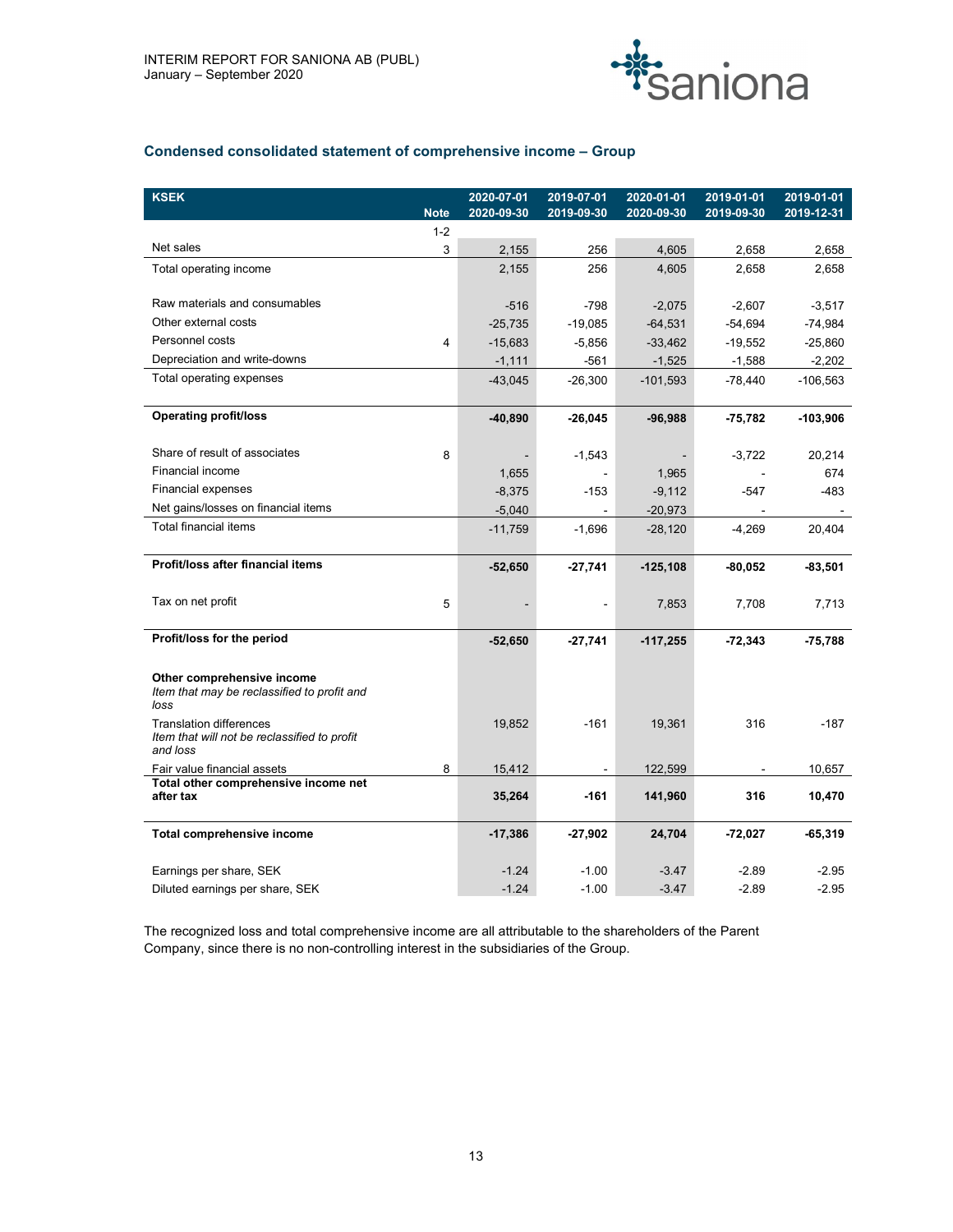

# Condensed consolidated statement of financial position – Group

| <b>KSEK</b>                                        | <b>Note</b> | 2020-09-30 | 2019-09-30 | 2019-12-31 |
|----------------------------------------------------|-------------|------------|------------|------------|
|                                                    | $1 - 2$     |            |            |            |
| <b>ASSETS</b>                                      |             |            |            |            |
|                                                    |             |            |            |            |
| Fixtures, fittings, tools and equipment            |             | 3,950      | 4,578      | 1,243      |
| Right of use assets                                | 13          | 25,647     |            | 2,172      |
| Tangible assets                                    |             | 29,597     | 4,578      | 3,415      |
| Non-current tax assets                             | 5           | 7,786      | 7,904      |            |
| Other financial assets                             | 8, 12       | 55,464     |            | 37,376     |
| Investments in associated companies                | 8           |            | 2,783      |            |
| Other long-term receivables                        |             | 2,373      | 2,694      | 1,260      |
| <b>Financial assets</b>                            |             | 65,623     | 13,381     | 38,635     |
|                                                    |             |            |            |            |
| Deferred tax                                       |             | 68         | 64         | 67         |
|                                                    |             |            |            |            |
| <b>Non-current assets</b>                          |             | 95,288     | 18,024     | 42,117     |
|                                                    |             |            |            |            |
| Trade receivables                                  |             | 3,527      | 256        |            |
| Current tax assets                                 | 5           |            | 7,904      | 7,682      |
| Other receivables                                  | 9           | 38,537     | 2,794      | 4,430      |
| Prepayments and accrued income                     |             | 1,685      | 2,244      | 1,523      |
| <b>Current receivables</b>                         |             | 43,750     | 13,198     | 13,636     |
|                                                    |             |            |            |            |
| Cash and cash equivalent                           |             | 647,058    | 59,126     | 40,248     |
| <b>Current assets</b>                              |             | 690,808    | 72,324     | 53,883     |
|                                                    |             |            |            |            |
| <b>Total assets</b>                                |             | 786,096    | 90,348     | 96,000     |
|                                                    |             |            |            |            |
| <b>EQUITY AND LIABILITIES</b>                      |             |            |            |            |
|                                                    |             |            |            |            |
| Share capital                                      |             | 3,119      | 1,420      | 1,421      |
| Additional paid in capital                         |             | 838,916    | 239,538    | 239,592    |
| Reserves                                           |             | 87,047     | $-460$     | 9,693      |
| Retained earnings including profit or loss for the |             |            |            |            |
| period                                             |             | $-239,202$ | $-188,954$ | $-192,268$ |
| <b>Equity</b>                                      |             | 689,880    | 51,544     | 58,437     |
| Lease liabilities                                  | 13          | 18,221     | 1,813      | 1,420      |
| Other payables                                     |             | 2,163      |            | 727        |
| Non-current liabilities                            |             | 20,384     | 1,813      | 2,147      |
|                                                    |             |            |            |            |
| Trade payables                                     |             | 14,400     | 4,201      | 29,248     |
| Loan                                               | 11          | 25,000     |            |            |
| Other payables                                     |             | 6,627      | 531        | 745        |
| Accrued expenses and deferred income               |             | 1,920      | 32,260     | 4,775      |
| TO 3 warrants                                      | 12          | 20,968     |            |            |
| Lease liabilities                                  | 13          | 6,918      |            | 648        |
| <b>Current liabilities</b>                         |             | 75,833     | 36,991     | 35,416     |
|                                                    |             |            |            |            |
| <b>Total liabilities</b>                           |             | 96,216     | 38,804     | 37,563     |
|                                                    |             |            |            |            |
| <b>Total equity and liabilities</b>                |             | 786,096    | 90,348     | 96,000     |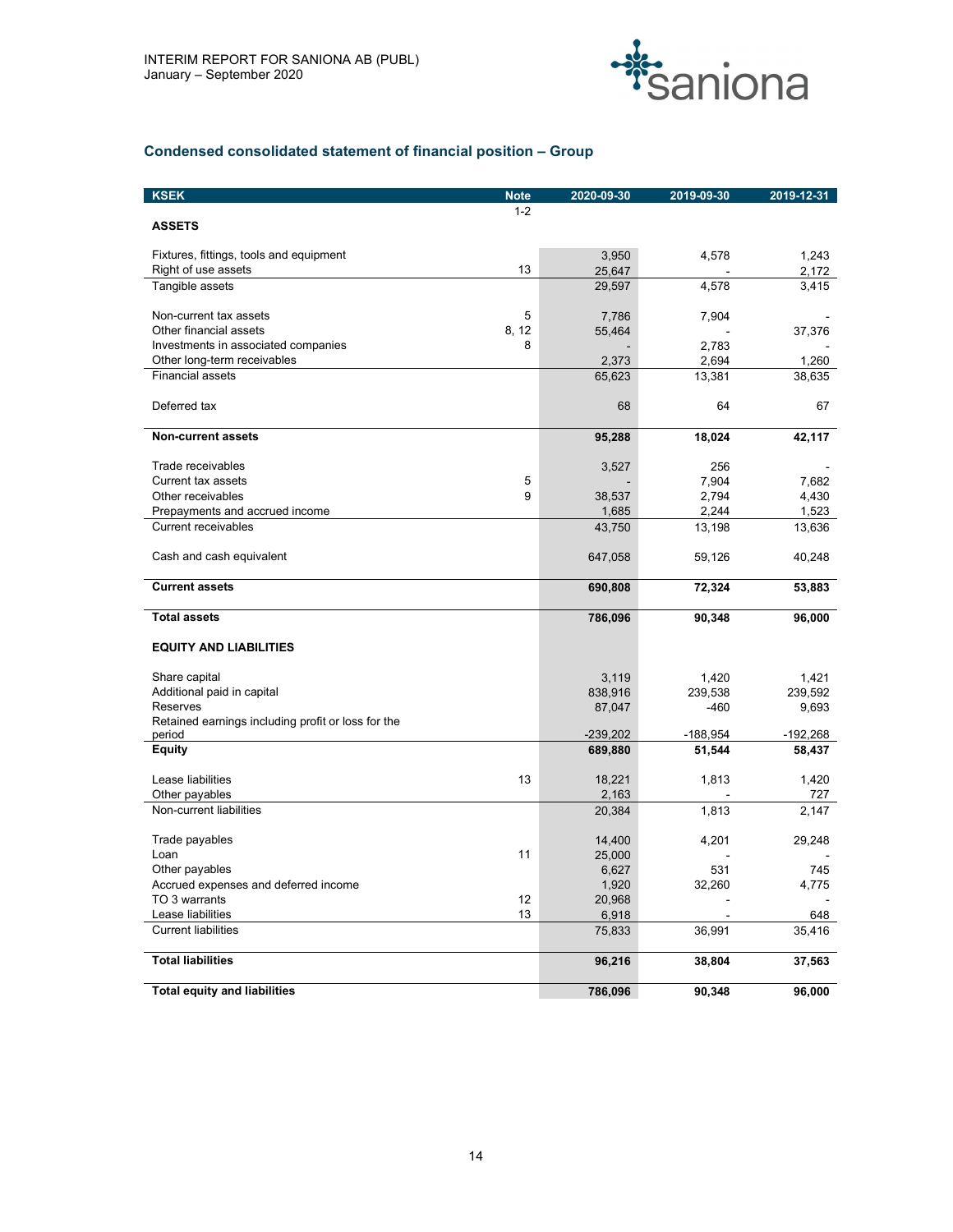

# Condensed consolidated statement of changes in equity – Group

|                                                                             | <b>Share capital</b> | <b>Share</b><br>premium | <b>Translation</b><br>reserves | <b>Fair value</b><br>reserve | <b>Retained</b><br>earnings | Shareholders'<br>equity |
|-----------------------------------------------------------------------------|----------------------|-------------------------|--------------------------------|------------------------------|-----------------------------|-------------------------|
|                                                                             |                      |                         |                                |                              |                             |                         |
| <b>January 1, 2019</b>                                                      | 1,166                | 157,118                 | $-777$                         | 0                            | $-118,051$                  | 39,457                  |
| <b>Comprehensive income</b>                                                 |                      |                         |                                |                              |                             |                         |
| Profit/loss for the year                                                    |                      |                         |                                |                              | $-72,343$                   | $-72,343$               |
| Other comprehensive income:                                                 |                      |                         |                                |                              |                             | $\Omega$                |
| <b>Translation differences</b><br>Total comprehensive income                |                      |                         | 316<br>316                     | 0                            | $-72,343$                   | 316<br>$-72,027$        |
|                                                                             |                      |                         |                                |                              |                             |                         |
| <b>Transactions with owners</b>                                             |                      |                         |                                |                              |                             |                         |
| Shares issued for cash<br>Expenses related to capital                       | 254                  | 96,294                  |                                |                              |                             | 96,548                  |
| increase                                                                    |                      | $-13,874$               |                                |                              |                             | $-13,874$               |
| Share-based compensation<br>expenses                                        |                      |                         |                                |                              | 1,440                       | 1,440                   |
| <b>Total transactions with</b><br>owners                                    | 254                  | 82,420                  |                                |                              | 1,440                       | 84,114                  |
|                                                                             |                      |                         |                                |                              |                             |                         |
| September 30, 2019                                                          | 1,420                | 239,538                 | $-460$                         | $\mathbf 0$                  | $-188,954$                  | 51,544                  |
| <b>January 1, 2020</b>                                                      | 1,421                | 239,592                 | $-964$                         | 10,657                       | $-192,268$                  | 58,437                  |
|                                                                             |                      |                         |                                |                              |                             |                         |
| <b>Comprehensive income</b>                                                 |                      |                         |                                |                              |                             |                         |
| Profit/loss for the year<br>Other comprehensive income:                     |                      |                         |                                |                              | $-117,255$                  | $-117,255$              |
| Fair value reserve                                                          |                      |                         |                                | 122,599                      |                             | 122,599                 |
| Cumulative gain on<br>investments in equity<br>instruments designated as at |                      |                         |                                |                              |                             |                         |
| FVTOCI transferred to retained                                              |                      |                         |                                |                              |                             |                         |
| earnings upon disposal<br><b>Translation differences</b>                    |                      |                         | 19,361                         | $-79,192$                    | 79,192                      | $\mathbf 0$<br>19,361   |
| Total comprehensive income                                                  |                      |                         | 19,361                         | 43,407                       | $-38,063$                   | 24,704                  |
|                                                                             |                      |                         |                                |                              |                             |                         |

| <b>I ULAI CUITIDI BITEIISIVE IIICUITIE</b>            |       |           | 19,001 | 49.407 | -90,009    | 44,704    |
|-------------------------------------------------------|-------|-----------|--------|--------|------------|-----------|
| <b>Transactions with owners</b>                       |       |           |        |        |            |           |
| Shares issued for cash<br>Expenses related to capital | 0.698 | 650,537   |        |        |            | 652,235   |
| increase<br>Share-based compensation                  |       | $-51,213$ |        |        |            | $-51,213$ |
| expenses                                              |       |           |        |        | 5,716      | 5,716     |
| <b>Total transactions with</b><br>owners              | 1.698 | 599,324   |        |        | 5,716      | 606,738   |
|                                                       |       |           |        |        |            |           |
| <b>September 30, 2020</b>                             | 3,119 | 838,916   | 18,397 | 54,064 | $-224,616$ | 689,880   |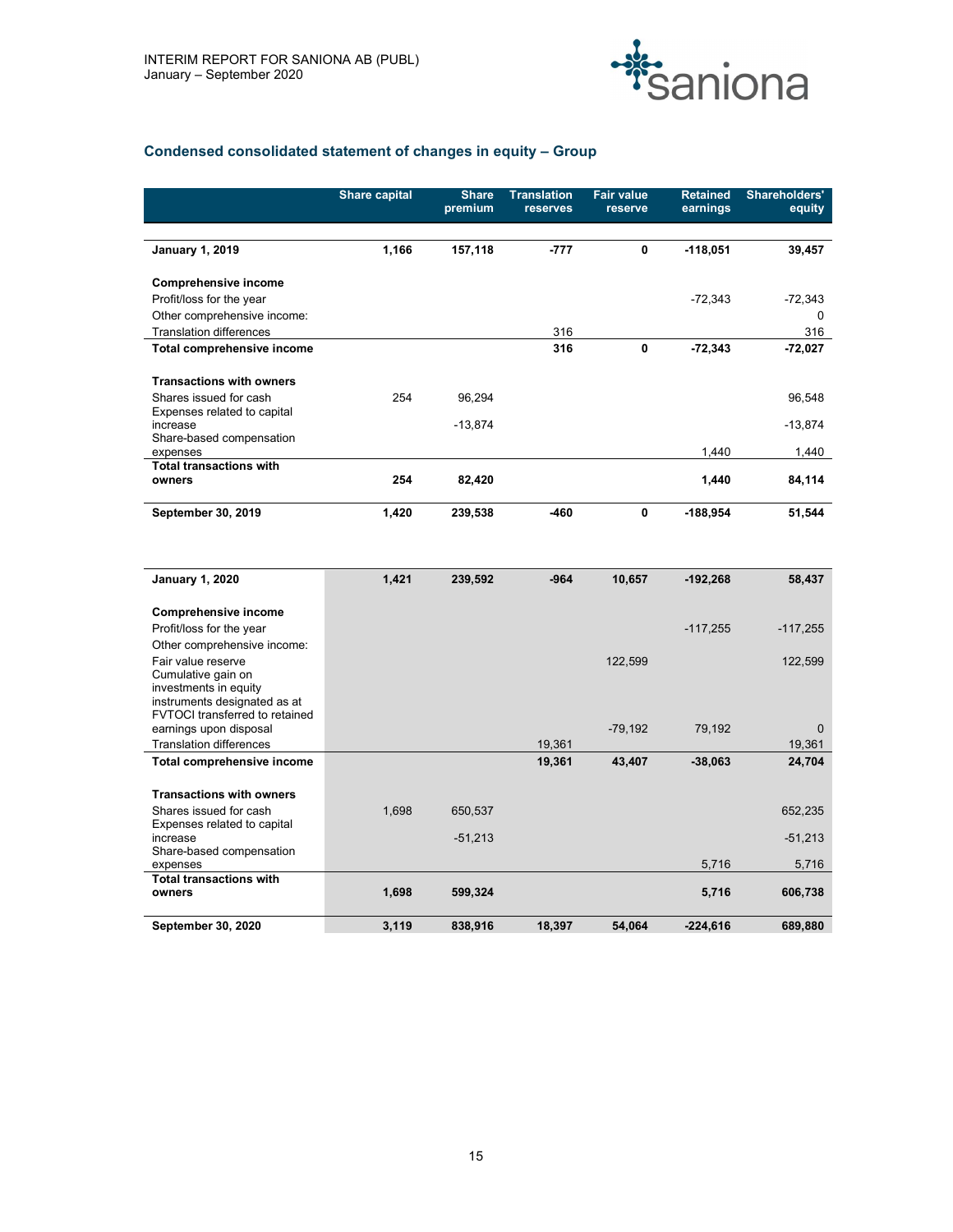

# Condensed consolidated statement of cash flows – Group

| <b>KSEK</b>                                                   | <b>Note</b> | 2020-07-01<br>2020-09-30 | 2019-07-01<br>2019-09-30 | 2020-01-01<br>2020-09-30 | 2019-01-01<br>2019-09-30 | 2019-01-01<br>2019-12-31 |
|---------------------------------------------------------------|-------------|--------------------------|--------------------------|--------------------------|--------------------------|--------------------------|
|                                                               |             |                          |                          |                          |                          |                          |
| Profit/loss before tax                                        |             | $-52,650$                | $-27,741$                | $-125,108$               | $-80,052$                | $-83,501$                |
| Adjustments for non-cash transactions                         |             | 24,804                   | $-1,628$                 | 52,629                   | $-608$                   | $-15,941$                |
| Changes in working capital                                    |             | $-39,940$                | 54,898                   | $-49,022$                | $-384$                   | 783                      |
| Cash flow from operating activities<br>before financial items |             | $-67,786$                | 25,529                   | $-121,501$               | $-81,043$                | $-98,660$                |
|                                                               |             |                          |                          |                          |                          |                          |
| Interest income received                                      |             | 1,655                    | $\blacksquare$           | 1,965                    |                          | 674                      |
| Interest expenses paid                                        |             | 7,559                    | $-153$                   | $-9,111$                 | $-547$                   | $-483$                   |
| Tax paid                                                      |             |                          | $\blacksquare$           |                          |                          |                          |
| Cash flow from operating activities                           |             | $-58,571$                | 25,376                   | $-128,647$               | $-81,590$                | $-98,469$                |
|                                                               |             |                          |                          |                          |                          |                          |
| <b>Investing activities</b>                                   |             |                          |                          |                          |                          |                          |
| Investment in tangible assets                                 |             | $-2,239$                 | $\overline{\phantom{a}}$ | $-3,746$                 | $-3$                     | $-3,488$                 |
| Sale of financial assets                                      |             | 66,635                   | $\sim$                   | 104,878                  |                          |                          |
| Investment in other financial assets                          |             | 1,488                    | 444                      | 277                      | 1,304                    | 2,739                    |
| Cash flow from investing activities                           |             | 65,884                   | 444                      | 101,408                  | 1,302                    | $-749$                   |
|                                                               |             |                          |                          |                          |                          |                          |
| <b>Financing activities</b>                                   |             |                          |                          |                          |                          |                          |
| Convertible Ioan                                              | 10          |                          | $-10,500$                |                          | $-6,000$                 | $-6,000$                 |
| Loan                                                          | 11          |                          | $\blacksquare$           | 25,000                   |                          |                          |
| New share issue                                               | 10, 11      | 556,917                  | 10,247                   | 601,022                  | 82,674                   | 82,728                   |
| Cash flow from financing activities                           |             | 556,917                  | $-253$                   | 626,022                  | 76,674                   | 76,728                   |
| Cash flow for the period                                      |             | 564,230                  | 25,567                   | 598,784                  | $-3,614$                 | $-22,491$                |
| Cash and cash equivalents at                                  |             | 68,604                   | 30,203                   | 40,248                   | 54,678                   | 54,678                   |
| beginning of period<br>Exchange rate adjustments              |             | 14,224                   | 3,357                    | 8,027                    | 8,063                    | 8,061                    |
| Cash and cash equivalents at end of                           |             |                          |                          |                          |                          |                          |
| period                                                        |             | 647,058                  | 59,126                   | 647,058                  | 59,126                   | 40,248                   |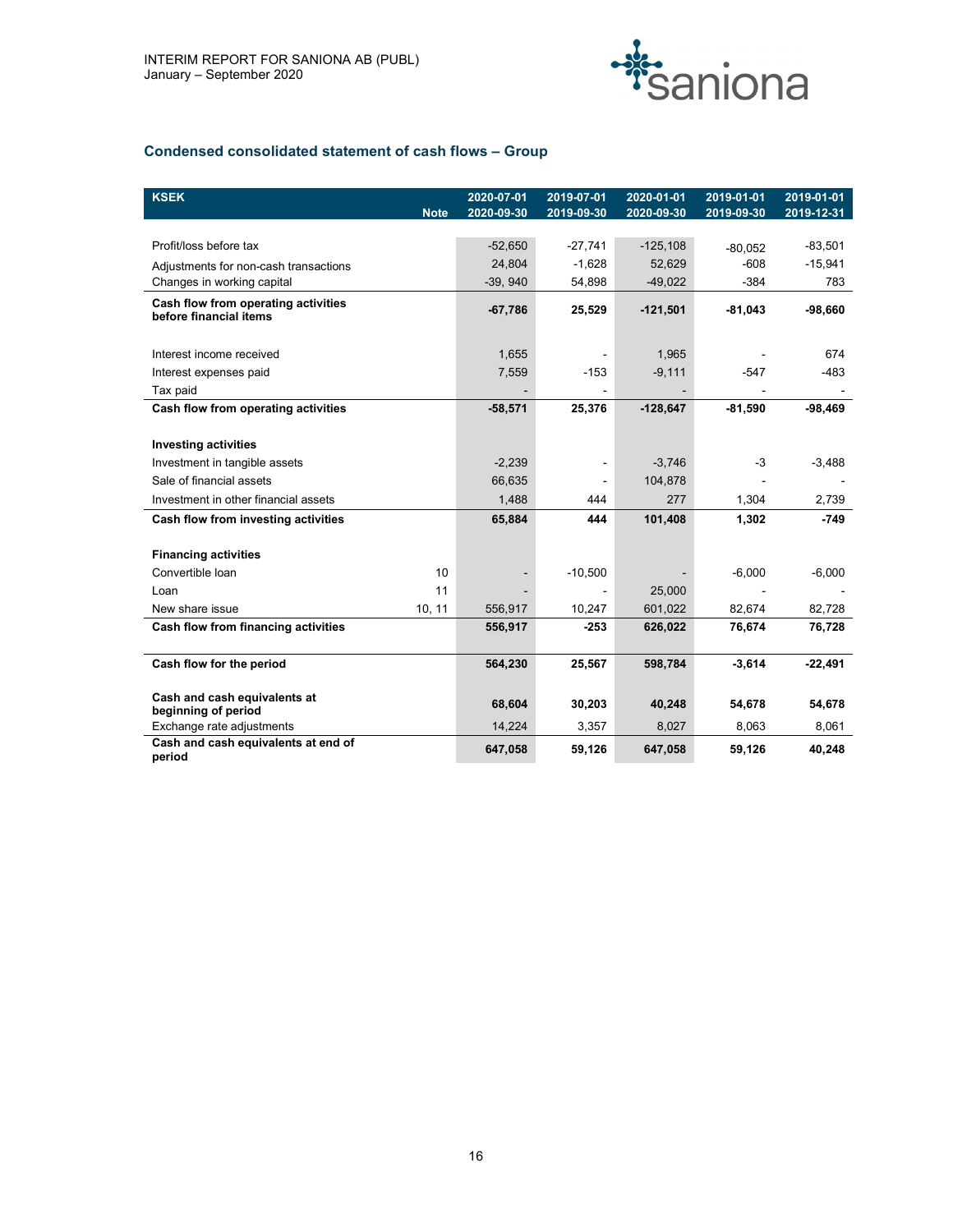

# Statement of income – Parent Company

| <b>KSEK</b>                         |             | 2020-07-01 | 2019-07-01               | 2020-01-01 | 2019-01-01               | 2019-01-01 |
|-------------------------------------|-------------|------------|--------------------------|------------|--------------------------|------------|
|                                     | <b>Note</b> | 2020-09-30 | 2019-09-30               | 2020-09-30 | 2019-09-30               | 2019-12-31 |
|                                     | $1 - 2$     |            |                          |            |                          |            |
| Other operating income              |             |            | 338                      |            | 1,015                    | 1,354      |
| Total operating income              |             | $\Omega$   | 338                      | $\Omega$   | 1,015                    | 1,354      |
|                                     |             |            |                          |            |                          |            |
| Raw materials and consumables       |             | -8         | $-3$                     | $-22$      | $-7$                     | $-13$      |
| Other external costs                |             | $-795$     | $-1,216$                 | $-5,009$   | $-4,671$                 | $-6,416$   |
| Personnel costs                     |             | $-1,328$   | $-1,079$                 | $-4,383$   | $-2,966$                 | $-4,046$   |
| Total operating expenses            |             | $-2,131$   | $-2,297$                 | $-9,414$   | $-7,645$                 | $-10,475$  |
|                                     |             |            |                          |            |                          |            |
| Operating profit/loss               |             | $-2,131$   | $-1,959$                 | $-9,414$   | $-6,630$                 | $-9,121$   |
| Share of result of associates       | 8           |            | $-1,543$                 |            | $-3,722$                 | $-1,092$   |
| Financial income                    | 8           | 69,599     | 2,320                    | 106,960    | 6,326                    | 8,657      |
| Financial expenses                  |             | $-8,294$   | $-95$                    | $-8,540$   | $-232$                   | $-269$     |
| Net gains/losses on financial items |             | $-5,040$   |                          | $-20,973$  |                          |            |
| Total financial items               |             | 56,265     | 682                      | 77,448     | 2,372                    | 7,295      |
|                                     |             |            |                          |            |                          |            |
| Profit/loss after financial items   |             | 54,134     | $-1,277$                 | 68,034     | $-4,258$                 | $-1,826$   |
| Tax on net profit                   |             |            | $\overline{\phantom{a}}$ |            | $\overline{\phantom{0}}$ |            |
|                                     |             |            |                          |            |                          |            |
| Profit/loss                         |             | 54,134     | $-1,277$                 | 68,034     | $-4,258$                 | $-1,826$   |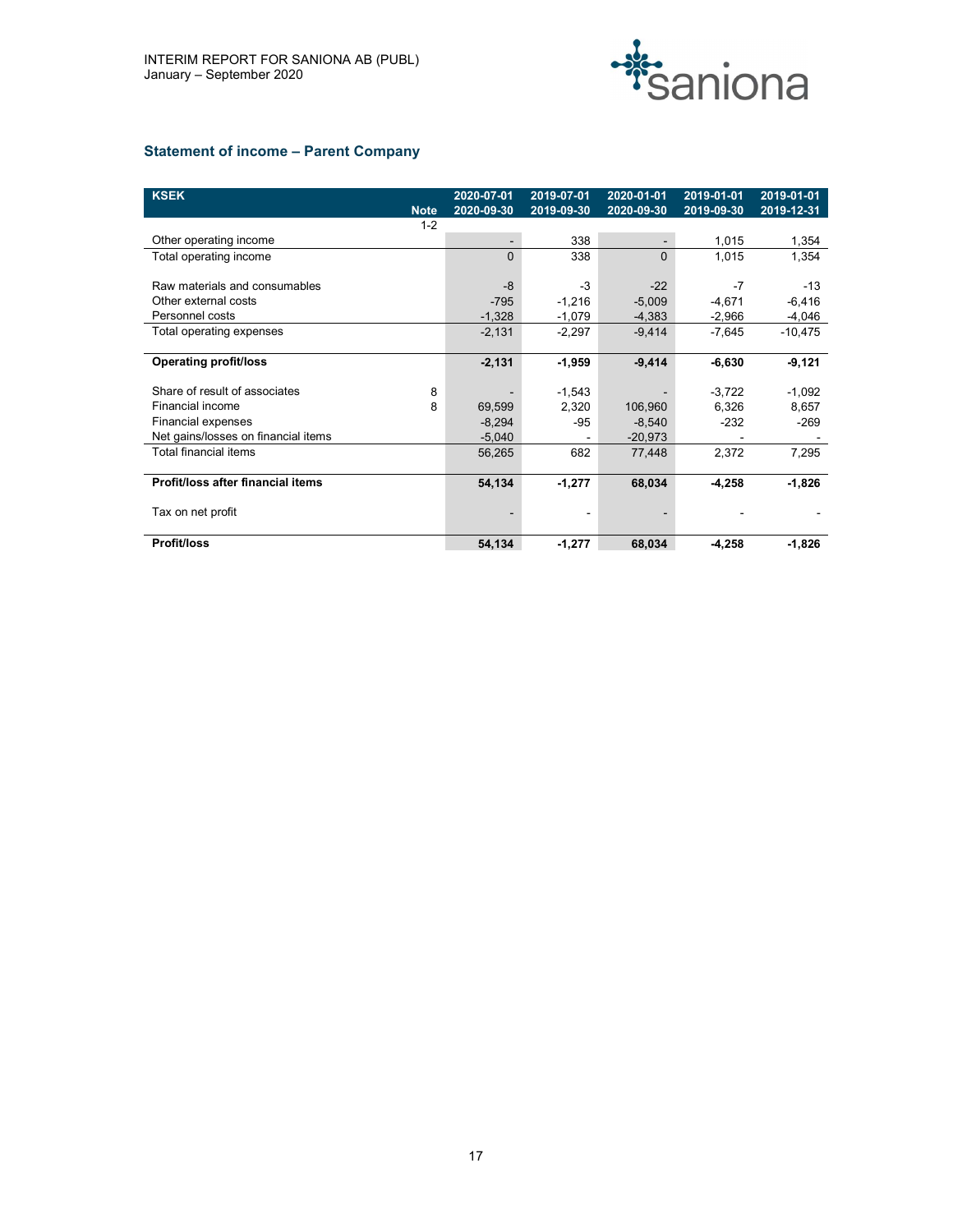

# Balance Sheet – Parent Company

| <b>KSEK</b><br><b>Note</b>          |         | 2020-09-30 | 2019-09-30               | 2019-12-31 |
|-------------------------------------|---------|------------|--------------------------|------------|
|                                     | $1 - 2$ |            |                          |            |
| <b>ASSETS</b>                       |         |            |                          |            |
| Investment in subsidiaries          |         |            |                          |            |
| Other financial assets              | 8       | 204,100    | 11,832<br>$\overline{a}$ | 204,100    |
| Investments in associated companies |         | 1,746      | 2,783                    | 5,413      |
| <b>Financial assets</b>             |         |            |                          |            |
|                                     |         | 205,845    | 14,615                   | 209,512    |
| Non-current assets                  |         | 205,845    | 14,615                   | 209,512    |
| Receivables from group companies    |         | 623,797    | 158,786                  |            |
| Other receivables                   |         | 33,767     | 235                      | 286        |
| Prepayments and accrued income      |         | 360        | 1,189                    | 763        |
| Current receivables                 |         | 657,924    | 160,210                  | 1,049      |
| Cash and cash equivalent            |         | 75,190     | 42,936                   | 9,899      |
| <b>Current assets</b>               |         | 733,114    | 203,146                  | 10,948     |
| <b>Total assets</b>                 |         | 938,960    | 217,761                  | 220,460    |
| <b>EQUITY AND LIABILITIES</b>       |         |            |                          |            |
| Restricted equity                   |         |            |                          |            |
| Share capital                       |         | 3,119      | 1,420                    | 1,421      |
| Unrestricted equity                 |         |            |                          |            |
| Share premium reserve               |         | 837,405    | 238,027                  | 238,080    |
| Retained earnings                   |         | $-19,786$  | $-17,960$                | $-17,960$  |
| Profit/loss for the period          |         | 68,034     | $-4,258$                 | $-1,826$   |
| Equity                              |         | 888,771    | 217,230                  | 219,715    |
|                                     |         |            |                          |            |
|                                     |         |            |                          |            |
| Loan                                | 11      | 25,000     |                          |            |
| Other payables                      |         | 4,221      | 531                      | 745        |
| TO 3 warrants                       | 12      | 20,968     | $\blacksquare$           |            |
| <b>Current liabilities</b>          |         | 50,189     | 531                      | 745        |
| <b>Total liabilities</b>            |         | 50,189     | 531                      | 745        |
| <b>Total equity and liabilities</b> |         | 938,960    | 217,761                  | 220,460    |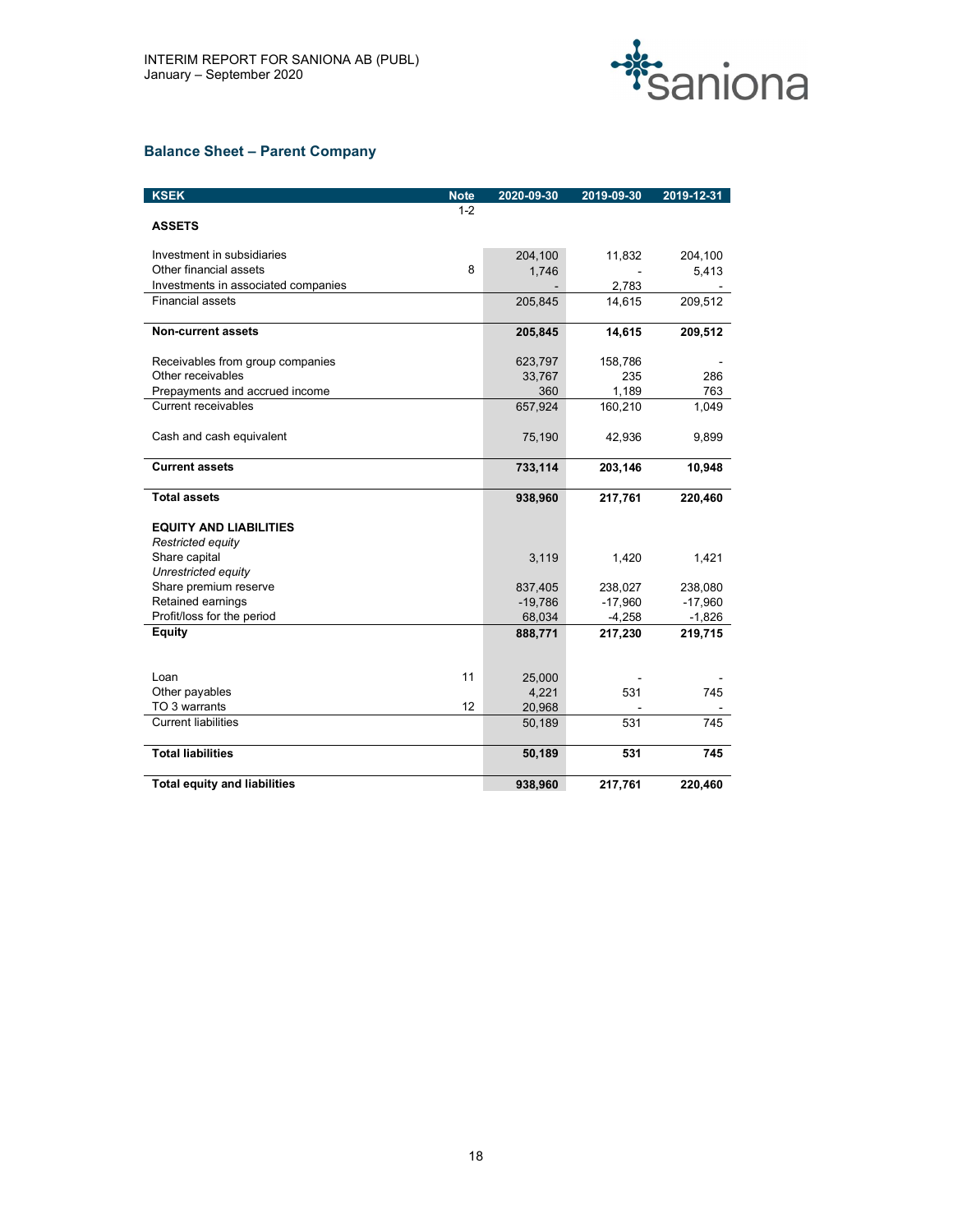

# **Notes**

# Note 1 General Information

Saniona AB (publ), Corporate Registration Number 556962-5345, the Parent Company and its subsidiaries, collectively the Group, is a publicly listed research and development company focused on drugs for diseases of the central nervous system, autoimmune diseases, metabolic diseases and treatment of pain. The Parent Company is a limited liability company registered in the municipality of Malmö in the county of Skåne, Sweden. The address of the head office is Smedeland 26B, DK-2600 Glostrup, Denmark. Saniona is listed at Nasdaq Stockholm Small Cap. The Parent Company's share is traded under the ticker SANION and the ISIN code SE0005794617.

# Note 2 Significant accounting policies

The interim report has been prepared in accordance with IAS 34 Interim reporting. The Group applies the International Financial Reporting Standards (IFRS) and interpretations of IFRS IC as adopted by the EU, the Annual Accounts Act and the Financial Reporting Board's recommendation RFR 1, Supplementary Accounting Rules for Groups.

The condensed consolidated financial statements have been prepared under the historical cost convention, except in the case of certain financial assets and liabilities, which are measured at fair value. The condensed consolidated financial statements are presented in Swedish kronor (SEK) which is also the functional currency of the Parent Company.

The applied accounting principles are in accordance with those described in the Annual Report for 2019. More detailed information about the Group's and the Parent Company's accounting and valuation principles can be

found in the Annual Report for 2019, which is available on www.saniona.com.<br>Disclosures in accordance with IAS 34 Interim Financial Reporting are presented either in the notes or elsewhere in the interim report.

# Effects of new accounting policies

None of the new or amended standards, interpretations or improvements adopted by the EU have had any significant impact on the Group. Standards which will come into effect in 2021 or later have not been early adopted.

# Note 3 Segment reporting

The Group is managed as a single business unit. The basis for identifying reportable segments is the internal reporting as reported to and followed up by the highest executive decision maker. The Group has identified the highest executive decision maker as the CEO. The internal management and reporting structure comprises only one business unit, and the Group therefore has only one operating segment, for which reason no segment information is provided.

# Note 4 Share based payments

Share-based compensation expenses for the Q3 2020 totaled SEK 4,358 (124) thousand and the first nine months of 2020 totaled SEK 5,716 thousand (1,440). The fair value of the service that entitles an employee and board member to allotment of options under Saniona's option programs is recognized as a personnel cost with a corresponding increase in equity.. Such compensation expenses represent the fair market values of warrants granted and do not represent actual cash expenditures.

| Share-based payment              | <b>Options</b><br>allotted<br>in 2017 | <b>Options</b><br>allotted<br>in 2018 | <b>Options</b><br>allotted<br>in 2019 | <b>Options</b><br>allotted<br>in 2020 | <b>Total</b> |
|----------------------------------|---------------------------------------|---------------------------------------|---------------------------------------|---------------------------------------|--------------|
| Outstanding at 1 January 2020    | 38.292                                | 329.308                               | 50.270                                | $\sim$                                | 417.870      |
| Granted during the period        | . .                                   | $\overline{\phantom{a}}$              | $\sim$                                | 710.313                               | 710.313      |
| Forfeited during the period      |                                       | $\sim$                                | $\sim$                                |                                       |              |
| Outstanding at 30 September 2020 | 38.292                                | 329.308                               | 50.270                                | 710.313                               | 1,128,183    |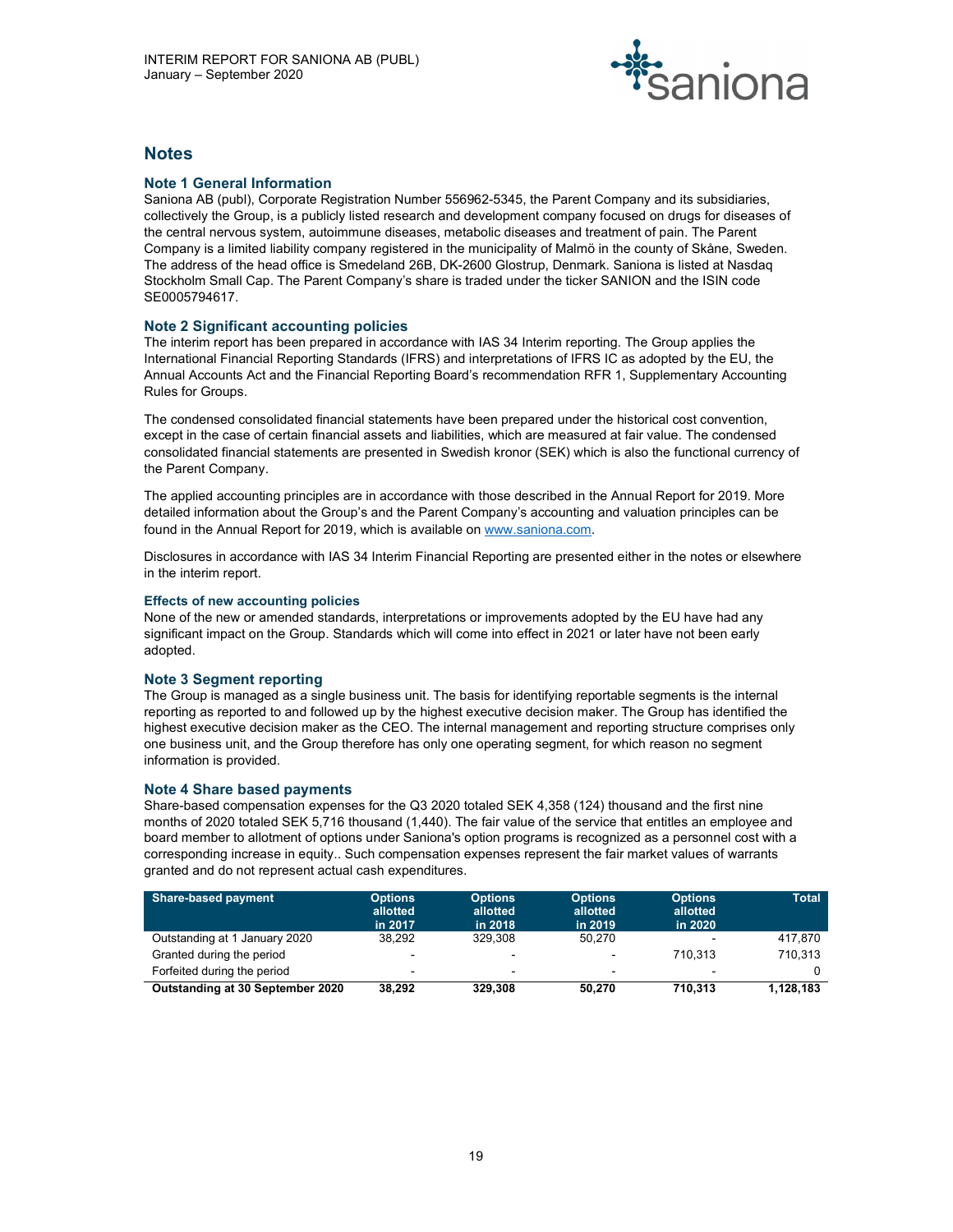

| Incentive program                                | 2017   | 2018:1  | 2018:2   | 2018:3 | 2019:1 | 2019:2 | 2020:1                   | <b>Total</b> |
|--------------------------------------------------|--------|---------|----------|--------|--------|--------|--------------------------|--------------|
| after rights issues*                             |        |         |          |        |        |        |                          |              |
| Allotted options                                 | 38,750 | 286,003 | 34,500   | 10.513 | 34,500 | 15.770 | 710,313                  | .130.349     |
| Forfeited                                        | $-458$ | $\sim$  | $-1.708$ | -      | $\sim$ |        | $\overline{\phantom{a}}$ | $-2,166$     |
| Outstanding                                      | 38,292 | 286,003 | 32,792   | 10,513 | 34,500 | 15.770 | 710,313                  | .128.183     |
| Subscriptions price after<br>rights issues (SEK) | 40.63  | 33.20   | 29.71    | 29.71  | 17.83  | 17.83  | 29.36                    |              |
| Equal to no of shares                            | 40,228 | 300,474 | 34.450   | 11.044 | 34,845 | 15,927 | 717.416                  | .154,384     |

\* The subscription price for the options and the number of shares that each option entitles to subscription of have been recalculated as a result of rights issues carried out after the implementation of each respective program. Not including programs 2020:2 and 2020:3 that where decided on after the end of the period.

A detailed description of the warrant program in 2017, 2018:1, 2018:2, 2018:3, 2019:1 and 2019:2 can be found in the annual report 2019.

2020:1 On February 7, 2020, the extraordinary shareholders' meeting voted in favor of establishing an employee option program for the CEO, Rami Levin. The employee option program 2020/2025 comprises 710,313 employee options. Allotment took place on February 7, 2020. Each employee option entitles the holder a right to acquire one new share in the Saniona for a subscription price of SEK 29.42. The allotted employee options will be vested with 1/4 each at the dates falling 12, 24, 36 and 48 months after allotment. The employee options shall be allotted without consideration. The holder can exercise allotted and vested employee options during 30 days from the day following after the announcement of the company's quarterly reports, or for full year, the year-end re-port, the first time after the announcement of the quarterly report for the fourth quarter of 2022 and the last time after the announcement of the quarterly report for the third quarter of 2025.

2020:2 On October 23, 2020, the extraordinary shareholders' meeting voted in favor of establishing an employee option program. The Employee Option Program 2020 comprises up to 7,976,690 employee options. Allotment of 5,484,948 warrants took place on October 26, 2020. Each employee option entitles the holder a right to acquire one new share in the Saniona for a subscription price of SEK 24.25. The allotted employee options will be vested with 25 per cent on the 12-month anniversary following the allotment date whereafter the remaining employee options will vest with 6.25 per cent quarterly thereafter. Accordingly, all employee options allotted to a participant will be vested 48 months following the allotment date. The number of employee options that vests on each vesting day shall be rounded downwards to the nearest whole number and any excess employee options shall only vest on the last vesting day. The employee options shall be allotted without consideration. The holder can exercise allotted and vested employee options from the time of vesting until the date that falls 10 years after the allotment date. However, for a participant that ceases to be employed or in a service relationship in the Saniona Group, vested options have to be exercised within 90 days from the date when the participant ceased to be employed or in a service relationship in the Saniona Group (or, in the case such cessation is due to the participant's death or disability, 12 months from such date).

2020:3 On October 23, 2020, the extraordinary shareholders' meeting voted in favor of establishing a board option program. The board option program 2020 comprises up to 308,000 options. The board option program 2020 shall comprise all the members of the board of directors, excluding the chairman of the board of directors. Each participant shall be allotted 77,000 options. Allotment of 308,000 warrants took place on October 26, 2020. Each board option entitles the holder a right to acquire one new share in the Saniona for a subscription price of SEK 24.25. The allotted options will be vested with 1/3 on the date when the annual general meeting of 2021 is held, additionally 1/3 will vest on the date when the annual general meeting of 2022 is held, and the remaining 1/3 will vest on the date when the annual general meeting of 2023 is held. The options shall be allotted without consideration. The holder can exercise allotted and vested board options during 30 days from the day following after the announcement of the company's quarterly reports, or for full year, the year-end re-port, the first time after the announcement of the quarterly report for the third quarter of 2023 and the last time after the announcement of the quarterly report for the third quarter of 2024.

### Note 5 Income tax and deferred tax subsidiaries in Denmark

Tax on income for the year, consisting of the year's current tax and deferred tax, is recognized in the income statement to the extent that it relates to the income or loss for the period and in other comprehensive income or equity to the extent that it relates thereto.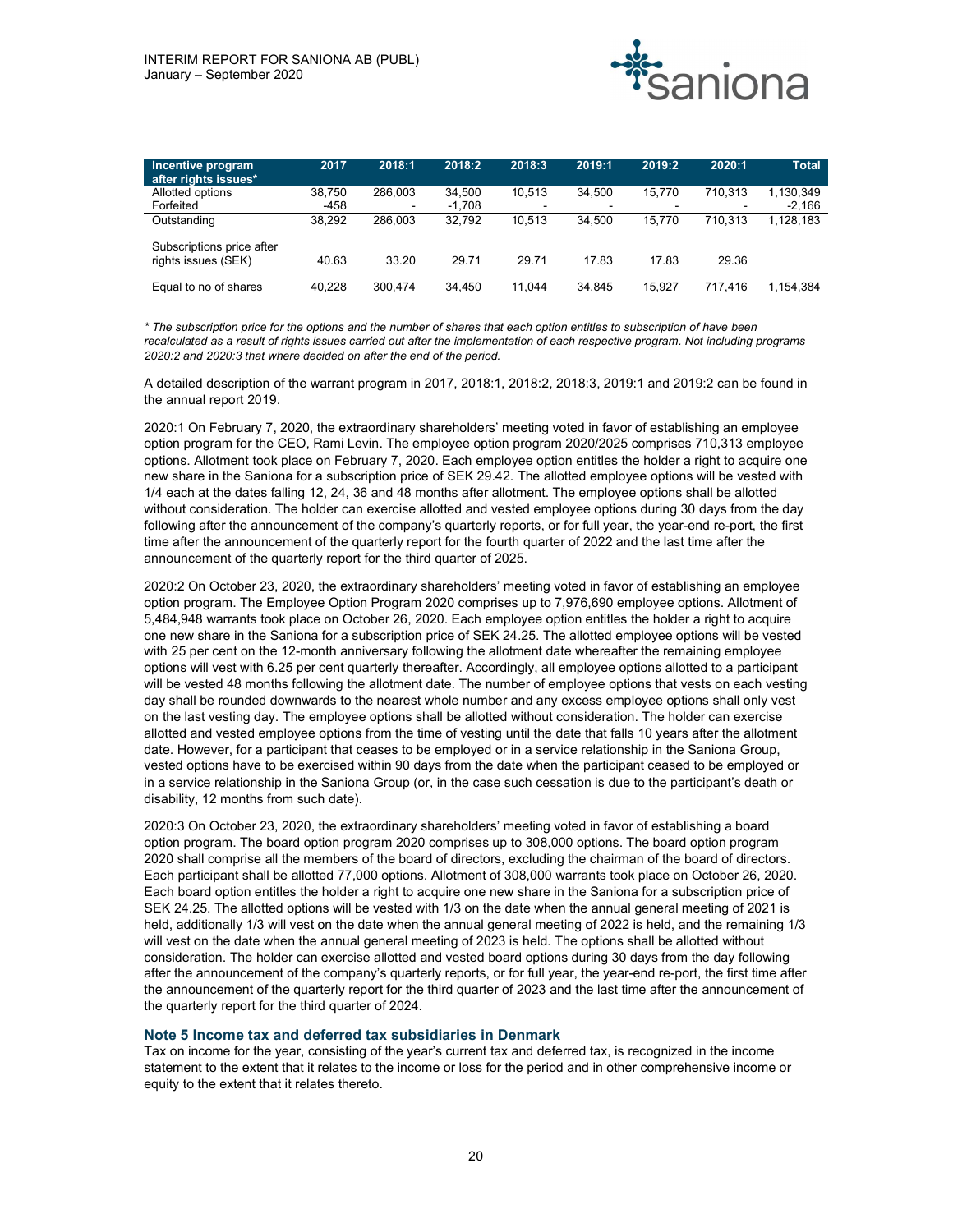

The Group recognized a tax income of SEK 7.9 (7.7) million during the nine months of 2020. This amount has been recognized under non-current tax assets in accordance to the accounting policies described below.

Under the Danish R&D tax credit scheme (Skattekreditordningen), loss-making R&D entities can obtain a tax credit which is equal to the tax value of the incurred research and development expenses. The tax credit is payable in November in the following financial year. In 2019 and 2020 the R&D expense tax-base is capped to DKK 25 million equal to a tax credit of DKK 5.5 million at a tax rate of 22%. Research and development taxcredits under the Danish R&D tax credit scheme is recognized in the income statement to the extent that it relates to the research and development expenses for the period and Saniona expects to fulfil the requirement for tax credit for the year. The tax credit under the Danish R&D tax credit scheme is recognized in the balance sheet under current tax assets if payable within 12 months and under non-current tax assets if payable after 12 months. As of September 30, 2020, the Group had SEK 0 million (SEK 7.9 million) in current tax asset, and SEK 7.8 million (SEK 7.9 million) in non-current tax assets which will be payable in November 2021.

### Note 6 Pledged assets and contingent liabilities

The Parent Company has provided a guarantee to the subsidiary Saniona A/S to ensure that Saniona A/S will be able to pay its creditors as the obligations fall due for the period until September 30, 2021. Saniona A/S had no external net debt as of September 30, 2020.

### Note 7 Related parties

Related parties comprise the Group's Executive Management, Board of Directors and companies within the Group. Apart from intercompany transaction and board fees as well as remuneration of management in accordance to the remuneration policy as resolved at the annual general meeting, there has been no transaction with related parties during 2019 and 2020.

### Note 8 Other financial assets

On May 3, 2017, Saniona participated in formation of a new company, Scandion Oncology A/S. Scandion Oncology has been listed on the Spotlight Stock Market on November 8, 2018.

In Q3 2019 the asset was accounted for as investment in associated companies.

| Scandion Oncology A/S                    | Equity*                 | Saniona's share of<br>net profit/(loss)<br>(ownership 29.17%) |
|------------------------------------------|-------------------------|---------------------------------------------------------------|
| January 1, 2019*<br>September 30, 2019** | 22,300,870<br>9,540,843 | 6,505,164<br>2,783,065<br>(3,722,099)                         |

\* The calculation of equity based on Scandion Oncology's interim report Q3 2018 and the capital increase in Q4 2018.

\*\* The calculation of equity based on Scandion Oncology's Q2 report 2019.

Since Scandion Oncology completed a rights issue in 2019 Saniona's holdings of shares and votes decreased from 29.17 % to 18.23 % and were reclassified from Investment in associate to Financial assets as of October 1, 2019.

### Parent

Scandion Oncology is recognized at cost subject to potential impairments.

| <b>KSEK</b>               | <b>Balance sheet</b> | P/L effect |
|---------------------------|----------------------|------------|
| January 1, 2020           | 5,413                |            |
| <b>Divestment</b>         | $-3.667$             | -          |
| Amounts recognized in P/L | -                    | 100.844    |
| <b>September 30, 2020</b> | 1.746                | 100,844    |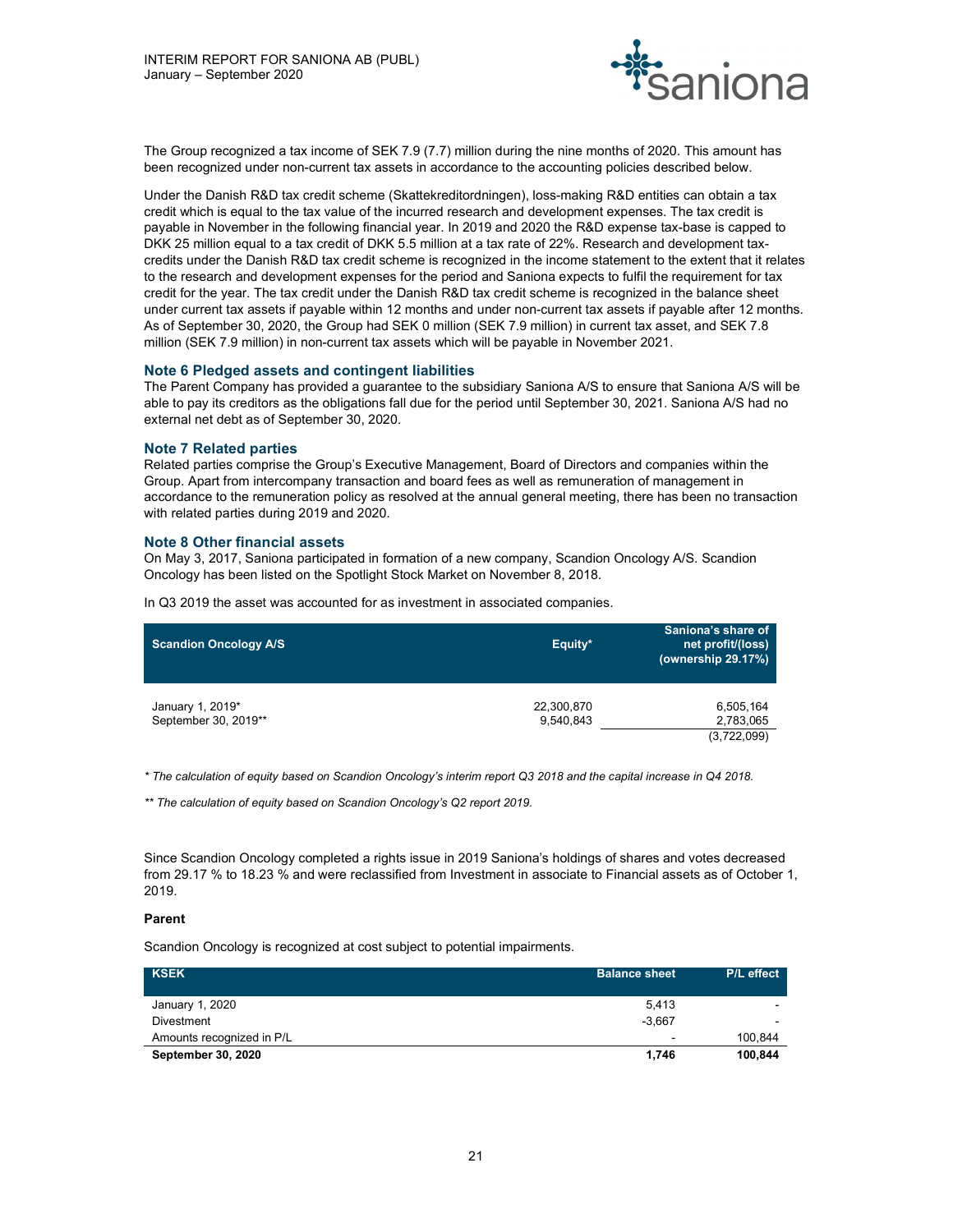

# Group

Scandion Oncology is recognized in the balance sheet in accordance to the fair value and changes in fair value is recognized under Other comprehensive income.

| <b>KSEK</b>               | <b>Balance sheet</b> | <b>Recognized in</b><br><b>OCI</b> |
|---------------------------|----------------------|------------------------------------|
| January 1, 2020           | 37,376               |                                    |
| Divestment                | $-104.511$           |                                    |
| Amounts recognized in OCI | 122.599              | 122,599                            |
| <b>September 30, 2020</b> | 55,464               | 122,599                            |

# Note 9 Other receivables

On July 4, 2017, Saniona acquired NeuroSearch's remaining interest in the preclinical and clinical assets, which Saniona acquired from NeuroSearch during the period 2012-2016. According to the previous agreements, Saniona was obliged to pay NeuroSearch a milestone payment of EUR 400,000 when the first preclinical program was tested in humans. In addition, Saniona was obliged to pay royalties on its product sales or a percentage of its licensing income in relation to the acquired clinical assets including the clinical development compounds, tesofensine and NS2359. According to the new agreement, Saniona has paid NeuroSearch a onetime cash payment of DKK 5.5 million. Following this, Saniona has no additional payment obligations to NeuroSearch. Saniona estimates that the onetime cash payment of DKK 5.5 million would have been payable to NeuroSearch within a four-year period under the previous agreements. Therefore, the amount will be expensed over a four-year period starting July 1, 2017. In 2020 the onetime cash payment has been expensed with SEK 1.5 million (SEK 1.5 million) and as September 30, 2020, the recorded value of the asset is SEK 1.5 (SEK 3.5 million).

# Note 10 Convertible loan

Saniona entered into a convertible notes funding agreement with Nice & Green S.A on December 29, 2017. In January 2020, Saniona terminated the convertible notes funding agreement without having drawn any tranches under the extended agreement.

### Note 11 Loan Formue Nord

On January 10, 2020, Saniona completed a private placement of SEK 25 million at SEK 25 per share to Formue Nord and entered into a loan facility agreement with Formue Nord entitling to draw loans in an aggregate amount of 25 MSEK.

Saniona's right to draw loans under the loan facility agreement was conditional upon that an extraordinary general meeting to be held on 7 February 2020 resolved to approve an issue of units (consisting of warrants in three different series) directed to the lenders and a rights issue of units (consisting of warrants in the same three series as issued to the lenders). The units in both the directed issue and the rights issue will be issued free of payment. February 7, 2020, the extraordinary general meeting resolved to approve the board of directors' resolution.

In March 2020 Saniona drew loans of SEK 25 million under the loan facility agreement. The loans raised under the loan facility agreement are subject to market interest rates and shall be repaid no later than February 7, 2021.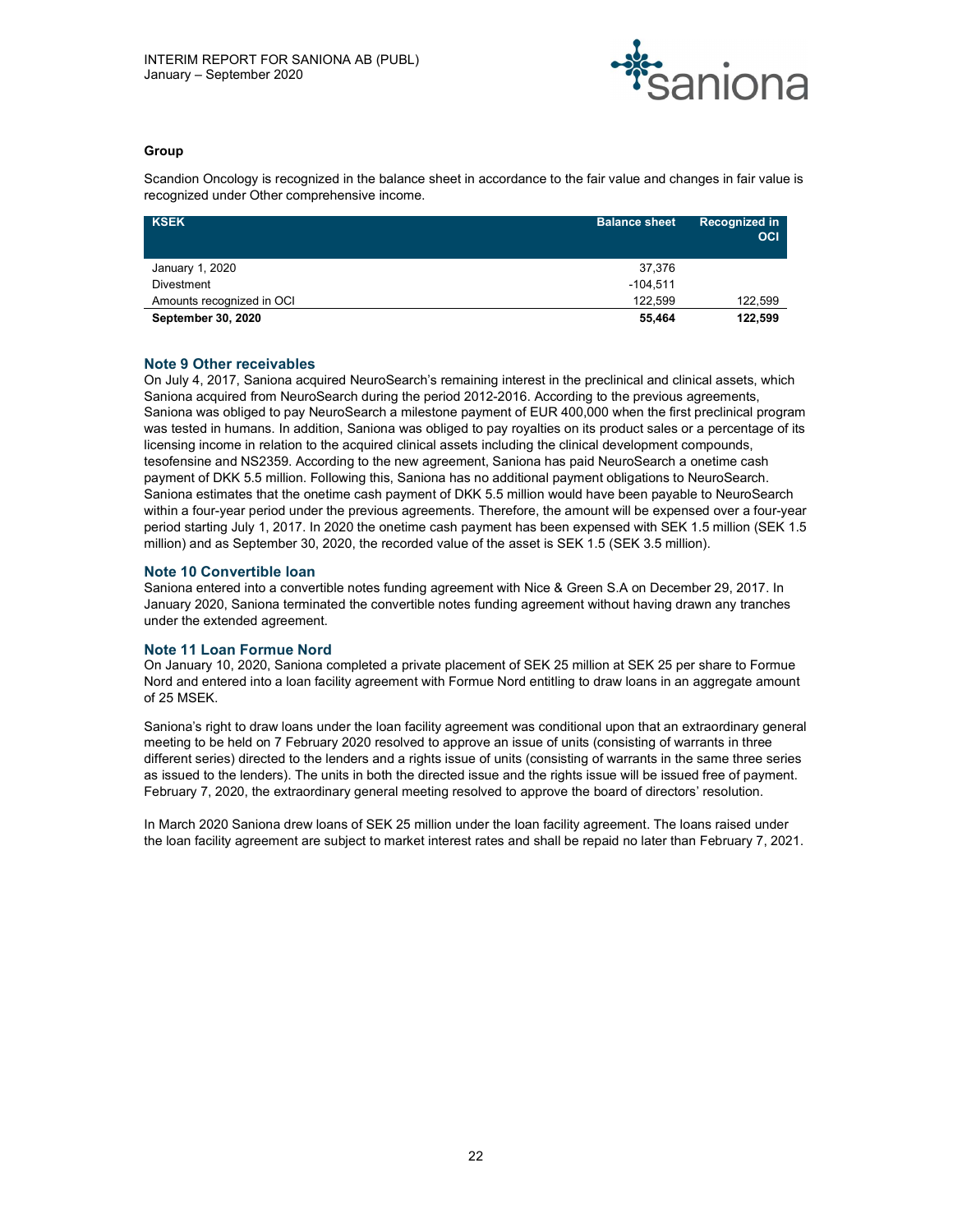

# Note 12 Financial Instruments – Fair values

If not otherwise stated below we approximate the fair value with the carrying value on financial assets and liabilities as the time to maturity is short.

| <b>KSEK</b>                        |           | Level 1     |           | Level 2                  |           | Level 3                  |
|------------------------------------|-----------|-------------|-----------|--------------------------|-----------|--------------------------|
| Financial assets and liabilities   | 30        | 31 December | 30        | 31 December              | 30        | 31 December              |
| by fair value hierarchy level /for | September | 2019        | September | 2019                     | September | 2019                     |
| instruments measured at fair       | 2020      |             | 2020      |                          | 2020      |                          |
| value/                             |           |             |           |                          |           |                          |
| Equity investments                 | 55.464    | 37.376      |           | $\overline{\phantom{0}}$ |           | $\overline{\phantom{0}}$ |
| Warrants*                          | 20.968    | $\sim$      |           | $\overline{\phantom{0}}$ |           | $\overline{\phantom{a}}$ |

The Company uses the following hierarchy for determining and disclosing the fair value of financial instruments by valuation technique:

Level 1: Quoted (unadjusted) prices in active markets for identical assets or liabilities.

Level 2: Other techniques for which all inputs which have a significant effect on the recorded fair value are observable, either directly or indirectly.

Level 3: Techniques which use inputs that have a significant effect on the recorded fair value that are not based on observable market data.

Compared with 2019, no transfers have been made between the different levels in the hierarchy and no significant changes have been made to the measurement method.

\* The warrants are valued with by the TO 3 trading price at Nasdaq at September 30, 2020.

| Note 13 Right-of-use assets                  |                      |                  |              |  |  |  |
|----------------------------------------------|----------------------|------------------|--------------|--|--|--|
| <b>KSEK</b>                                  | <b>Rent facility</b> | <b>Equipment</b> | <b>Total</b> |  |  |  |
| Right-of-use assets January 1, 2020          | 0                    | 2.172            | 2,172        |  |  |  |
| Additions                                    | 24.391*              | ٠                | 24.391       |  |  |  |
| Depreciations                                | $-858$               | $-169$           | $-1.027$     |  |  |  |
| Exchange rate adjustments                    | 82                   | $-29$            | 111          |  |  |  |
| Right-of-use assets as of September 30, 2020 | 23,615               | 2,032            | 25,647       |  |  |  |

| <b>KSEK</b>              | Group  |
|--------------------------|--------|
| Non-current              | 18,221 |
| Current                  | 6,918  |
| <b>Lease liabilities</b> | 25,139 |

\* New leasing contract has been signed regarding premises for Saniona A/S, and Saniona Inc.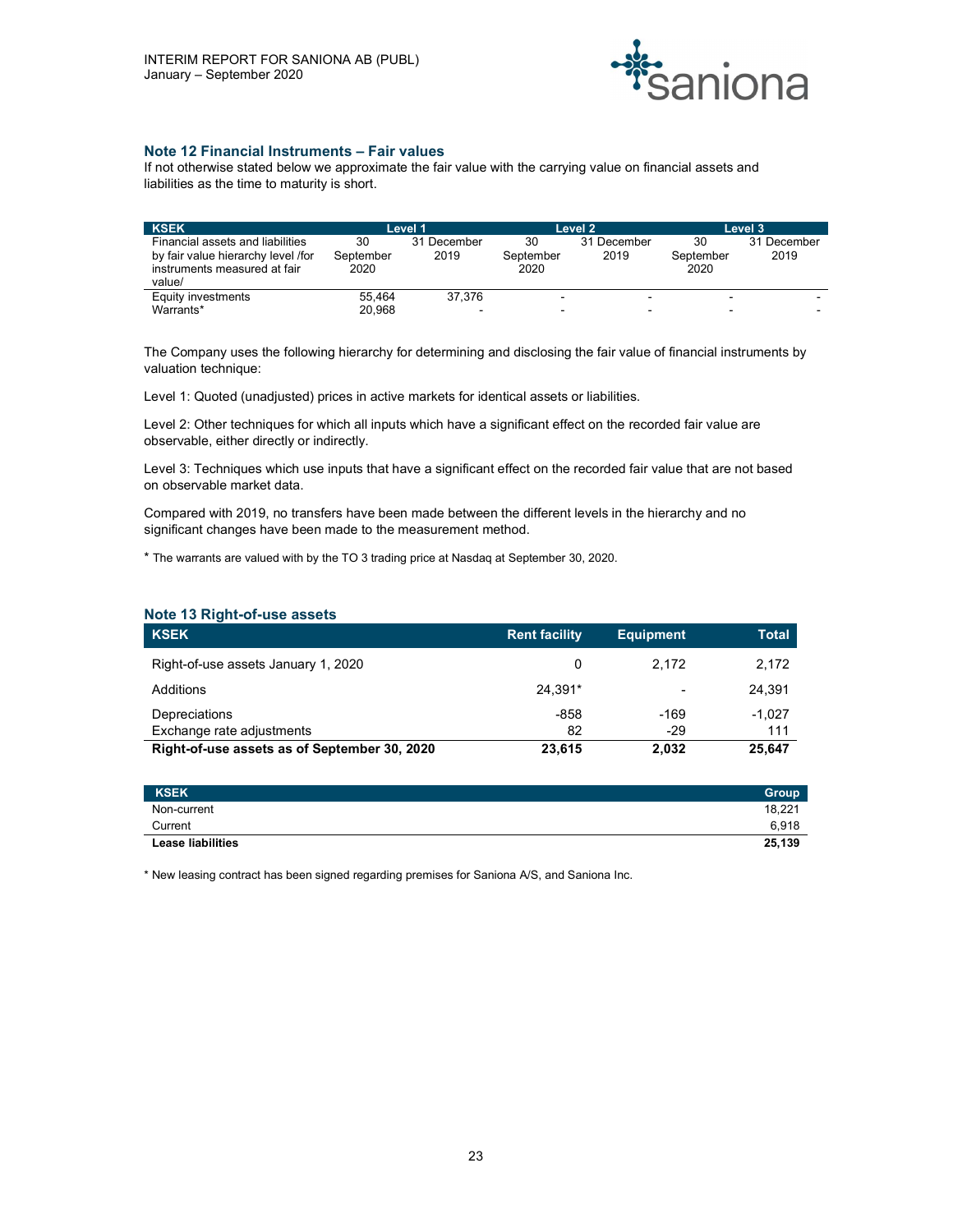

# Review Report

### Introduction

We have reviewed the interim report for Saniona AB (publ) for the period January 1 - September 30, 2020. The Board of Directors and the CEO are responsible for the preparation and presentation of this interim report in accordance with IAS 34 and the Annual Accounts Act. Our responsibility is to express a conclusion on this interim report based on our review.

### Scope of Review

We conducted our review in accordance with the International Standard on Review Engagements ISRE 2410. Review of Interim Financial Information Performed by the Independent Auditor of the Entity. A review consists of making inquiries, primarily of persons responsible for financial and accounting matters, and applying analytical and other review procedures. A review has a different focus and is substantially less in scope than an audit conducted in accordance with ISA and other generally accepted auditing practices. The procedures performed in a review do not enable us to obtain a level of assurance that would make us aware of all significant matters that might be identified in an audit. Therefore, the conclusion expressed based on a review does not give the same level of assurance as a conclusion expressed based on an audit.

### **Conclusion**

Based on our review, nothing has come to our attention that causes us to believe that the interim report is not, in all material respects, prepared for the Group in accordance with IAS 34 and the Annual Accounts Act, and for the Parent Company in accordance with the Annual Accounts Act.

Malmö November 30, 2020

Deloitte AB

Jeanette Roosberg Authorized Public Accountant